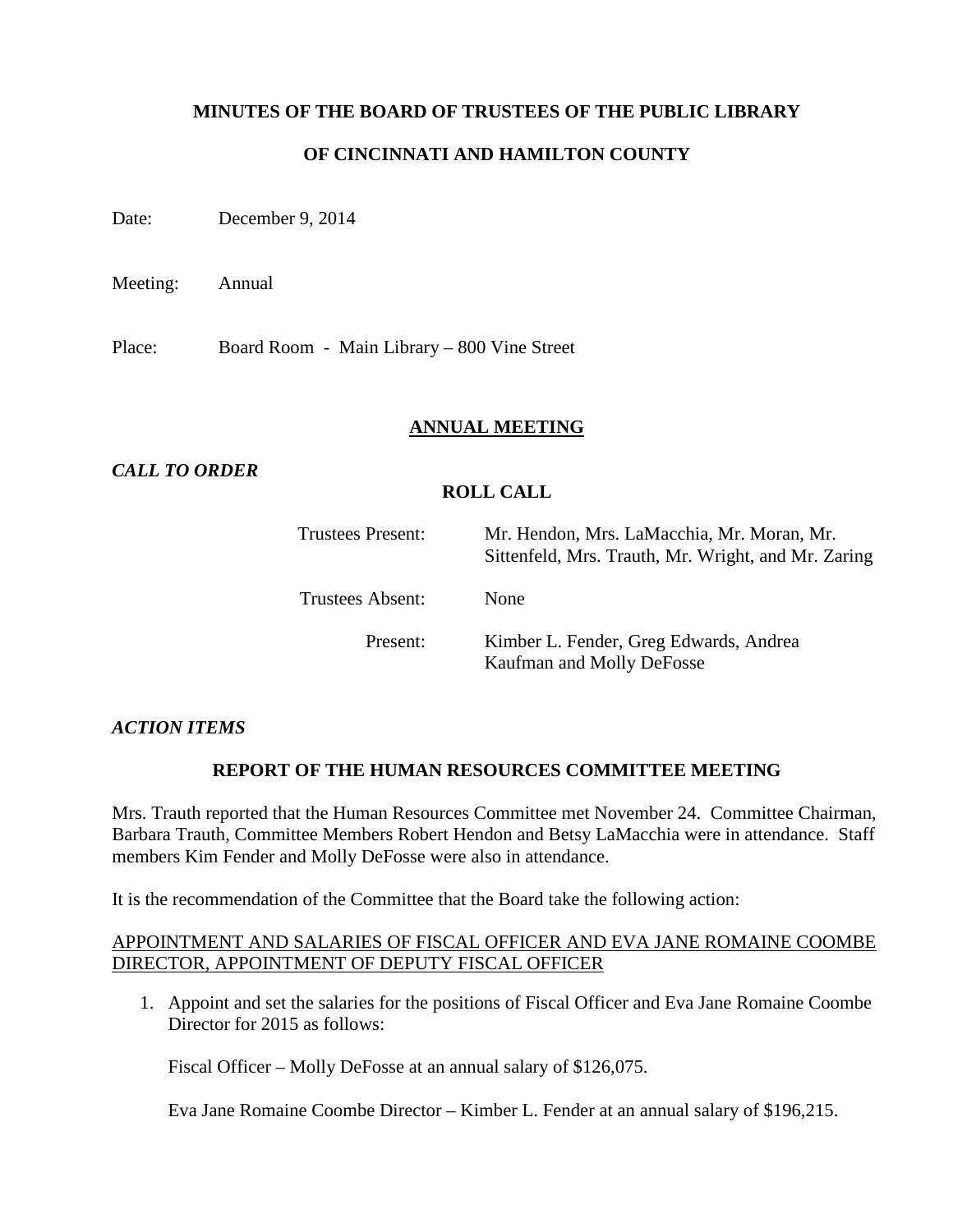The increase coincides with the overall 2.5% merit increase allowance incorporated into the 2015 budget.

2. If hired prior to the Board meeting, appoint the Senior Financial Analyst as the Deputy Fiscal Officer. If this position has not yet been filled, appoint Kimber L. Fender, The Eva Jane Romaine Coombe Director, as Deputy Fiscal Officer. There is no additional compensation for serving in this capacity. Alesha Sanders has been hired at the Senior Financial Analyst as of January 4, 2015.

Mrs. Trauth moved that the Board approve the report as submitted. Mr. Moran seconded.

Voting for the motion: Mr. Moran, Mrs. Trauth, Mr. Sittenfeld, Mr. Zaring, Mrs. LaMacchia, Mr. Hendon, and Mr. Wright…7 ayes. The motion carried. **(34-2014)**.

# **ANNUAL MEETING RESPONSIBILITIES**

Mr. Zaring requested:

#### PUBLIC OFFICIAL BONDS

Section 3375.32 of the Ohio Revised Code requires a library fiscal officer to execute a bond in an amount and with surety to be approved by the board, payable to the board, and conditioned for the faithful performance of the official duties required. In accordance with that statute, it is recommended that new public official bonds be executed in the name of Molly DeFosse, Fiscal Officer and Alesha Sanders, Senior Financial Analyst/Deputy Financial Officer (effective January 4, 2015), each in the amount of \$500,000 for terms commencing December 31, 2014 and ending December 31, 2015.

# RESOLUTION/AUTHORIZATION FOR BANK ACCOUNTS

The annual change of officers of the Board and the annual appointment of a Fiscal Officer requires notification to our banking service providers.

Withdrawals and Transfers .Any funds deposited to the credit of any account of the Public Library of Cincinnati and Hamilton County may be withdrawn by check or other order for the payment of money, signed by the President and Fiscal Officer.

Any funds deposited to the credit of the Public Library of Cincinnati and Hamilton County may be transferred by wire transfer or ACH transaction to another Library account or investment instrument, as authorized either in writing, by telephone or computer by the Fiscal Officer or Deputy Fiscal Officer.

Products and Services .The Fiscal Officer and the President or Vice President jointly are authorized to enter into contracts and agreements, written or verbal, for any products or services offered by an authorized public depository, including but not limited to cash management services and computer/internet based products and services.

Sale of Stock .The Eva Jane Romaine Coombe Director or Fiscal Officer are authorized to sell stock donations.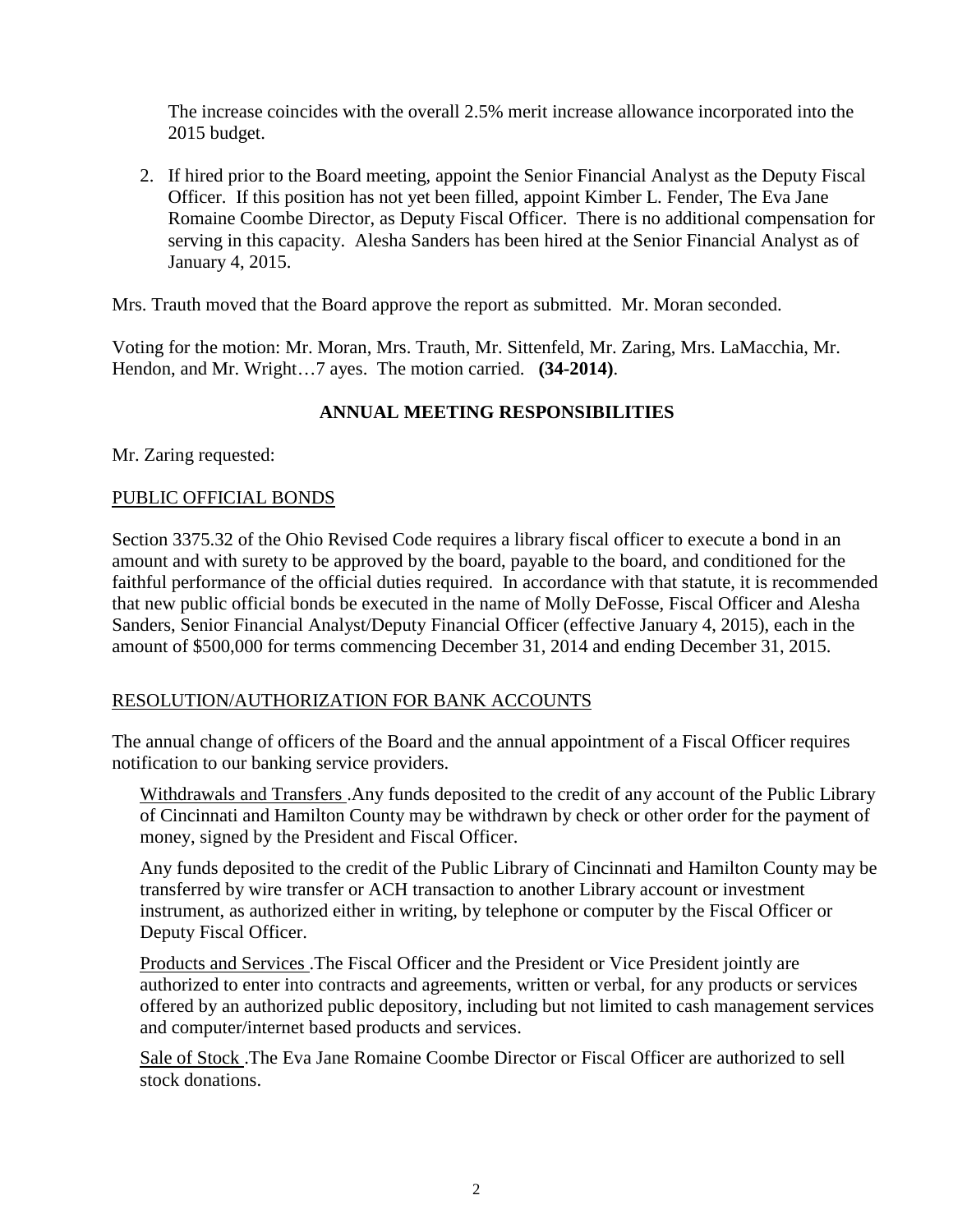# RESOLUTION/AUTHORIZATION FOR 2015 TAX LEVY ADVANCES

The first settlement of annual property tax receipts generally is not complete until May, but the Hamilton County Auditor makes advance payment of the taxes collected and held in the county treasury. However, an advance will only be processed when the organization's governing body has passed an initial blanket resolution and the authorized official formally requests each advance in writing. It is requested that the Board adopt the following resolution to this purpose, which is based on the form suggested by the County Auditor.

# Resolution Requesting the County Auditor to Make Advance Payments of Taxes *Pursuant to Ohio Revised Code § 321.34*

*Whereas*, the Ohio Revised Code allows for requests for advance payments from the County Auditor funds derived from taxes or other sources to the County Treasurer, which may be held on account of a local subdivision;

*Therefore*, be it resolved by the Board of Trustees of the Public Library of Cincinnati and Hamilton County, Ohio:

*Section 1*. That the Auditor and the Treasurer of Hamilton County in accordance with Ohio Revised Code § 321.34, be requested to draw and pay to the Public Library of Cincinnati and Hamilton County upon the written request of Molly DeFosse, Fiscal Officer, to the County Auditor, funds due in any settlement of 2015 derived from taxes or other sources, payable to the County Treasurer to the account of the Public Library of Cincinnati and Hamilton County, and lawfully applicable for purposes of the fiscal year January – December 2015.

*Section 2*. That the Fiscal Officer of the Public Library of Cincinnati and Hamilton County shall forward to the County Auditor a certified copy of this Resolution.

Mrs. LaMacchia moved that the Board approve the Public Official Bonds, the Resolutions/Authorization for Bank Accounts, the Resolution/Authorization for the Tax Levy Advances. Mr. Hendon seconded.

Voting for the motion: Mr. Moran, Mrs. Trauth, Mr. Sittenfeld, Mr. Zaring, Mrs. LaMacchia, Mr. Hendon, and Mr. Wright…7 ayes. The motion carried. **(35-2014)**.

# NOMINATION AND ELECTION OF OFFICERS

# **ELECTION OF PRESIDENT**

Mrs. LaMacchia moved that Mr. Sittenfeld be nominated for President of the Board. Trauth seconded.

Voting for the motion: Mr. Moran - no, Mrs. Trauth - aye, Mr. Sittenfeld - aye, Mr. Zaing – aye, Mrs. LaMacchia - aye, Mr. Wright - aye, Mr. Hendon - aye, … 6 ayes. The motion carried. **(36-2014)**.

# **ELECTION OF VICE PRESIDENT**

Mr. Wright moved that Mrs. LaMacchia be nominated for Vice President of the Board. Moran seconded.

Voting for the motion: Mr. Hendon, Mrs. Trauth, Mr. Sittenfeld, Mrs. LaMacchia, Mr. Wright, Mr. Zaring, and Mr. Moran …7 ayes. The motion carried. **(37-2014)**.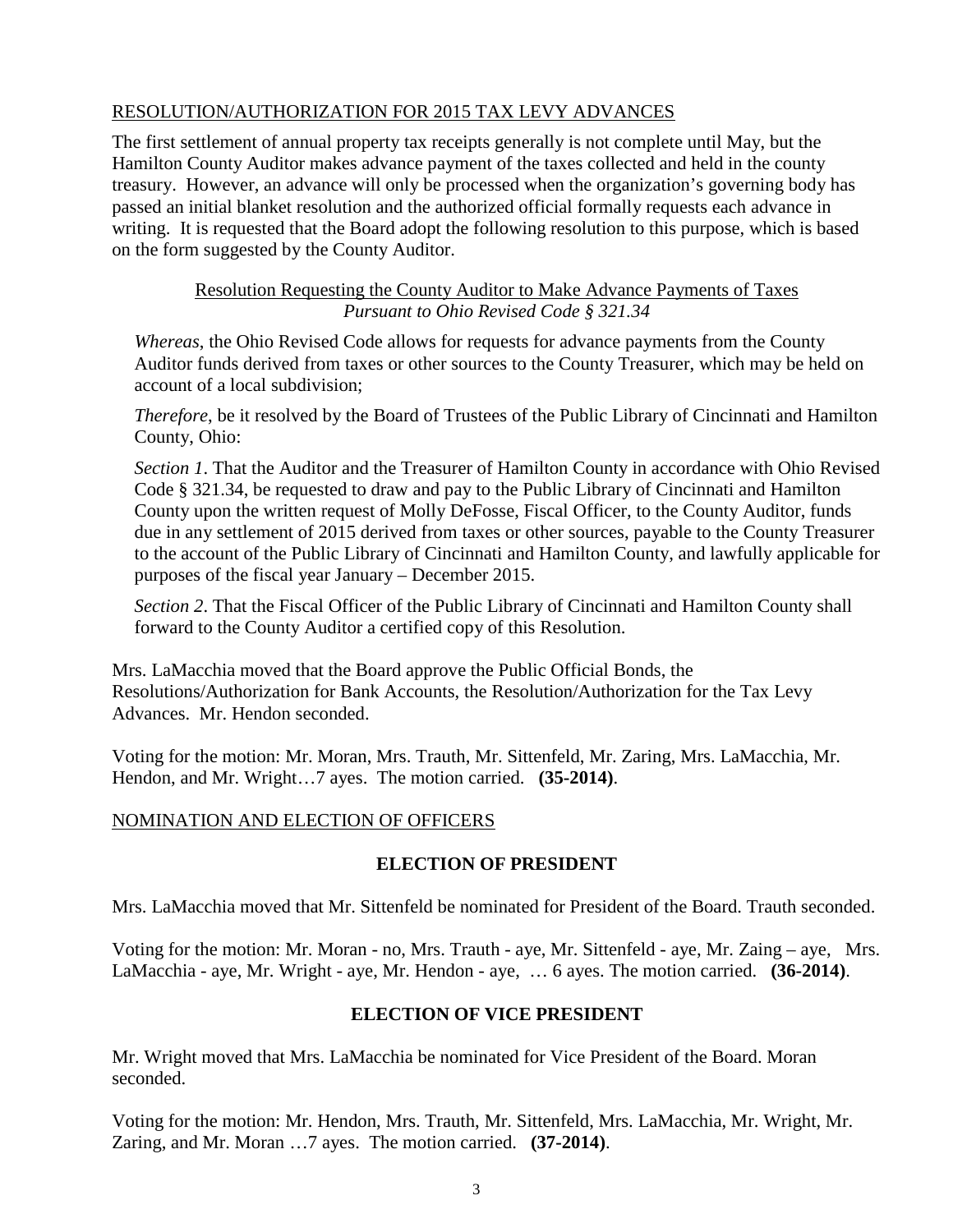#### **ELECTION OF SECRETARY**

Mrs. LaMacchia moved that Mr. Zaring be nominated for Secretary of the Board. Mr. Sittenfeld seconded.

Voting for the motion: Mr. Hendon, Mrs. Trauth, Mr. Sittenfeld, Mrs. LaMacchia, Mr. Wright, Mr. Zaring, and Mr. Moran …7 ayes. The motion carried. **(38-2014)**.

The Annual Meeting was then adjourned.

\_\_\_\_\_\_\_\_\_\_\_\_\_\_\_\_\_\_\_\_\_\_\_\_\_\_\_\_\_\_\_\_\_\_\_\_\_\_\_\_\_\_\_\_\_\_

\_\_\_\_\_\_\_\_\_\_\_\_\_\_\_\_\_\_\_\_\_\_\_\_\_\_\_\_\_\_\_\_\_\_\_\_\_\_\_\_\_\_\_\_\_\_

President

Attest: Secretary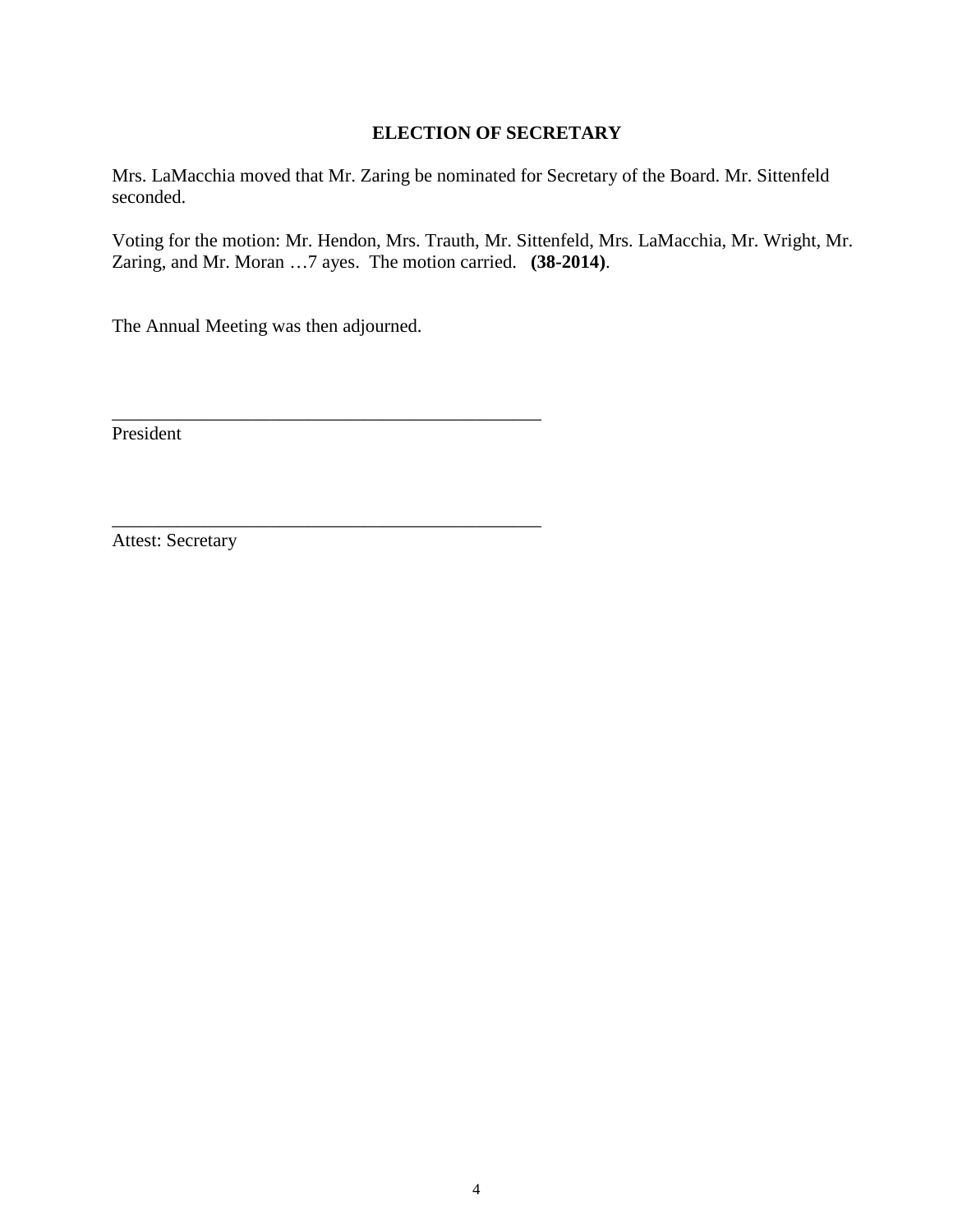# **MINUTES OF THE BOARD OF TRUSTEES OF THE PUBLIC LIBRARY OF CINCINNATI AND HAMILTON COUNTY**

Date: December 9, 2014

Meeting: Regular

Place: Board Room - Main Library - 800 Vine Street

#### **REGULAR MEETING**

# *CALL TO ORDER*

#### **ROLL CALL**

| Trustees Present: | Mr. Hendon, Mrs. LaMacchia, Mr. Moran,<br>Mr. Sittenfeld, Mrs. Trauth, Mr. Wright, and<br>Mr. Zaring |
|-------------------|------------------------------------------------------------------------------------------------------|
| Trustees Absent:  | None                                                                                                 |
| Present:          | Kimber L. Fender, Greg Edwards, Andrea<br>Kaufman and Molly DeFosse                                  |

# *PUBLIC COMMENTS*

None.

# *INFORMATIONAL ITEMS*

#### **EVA JANE ROMAINE COOMBE DIRECTOR'S REPORT**

Ms. Fender reported that:

#### OUR FIVE STAR LIBRARY

For the second consecutive year our Library received a five star rating in the *Library Journal* Index. Trade publication *Library Journal* developed a rating method for public libraries nationwide based on four per capita measures: circulation, visits, program attendance and public access computer use. Our Library received an overall ranking of  $2<sup>nd</sup>$  for libraries with an annual operating budget of \$30 million or more. It is important to note that the rankings are based solely on the per capita use in these four areas. The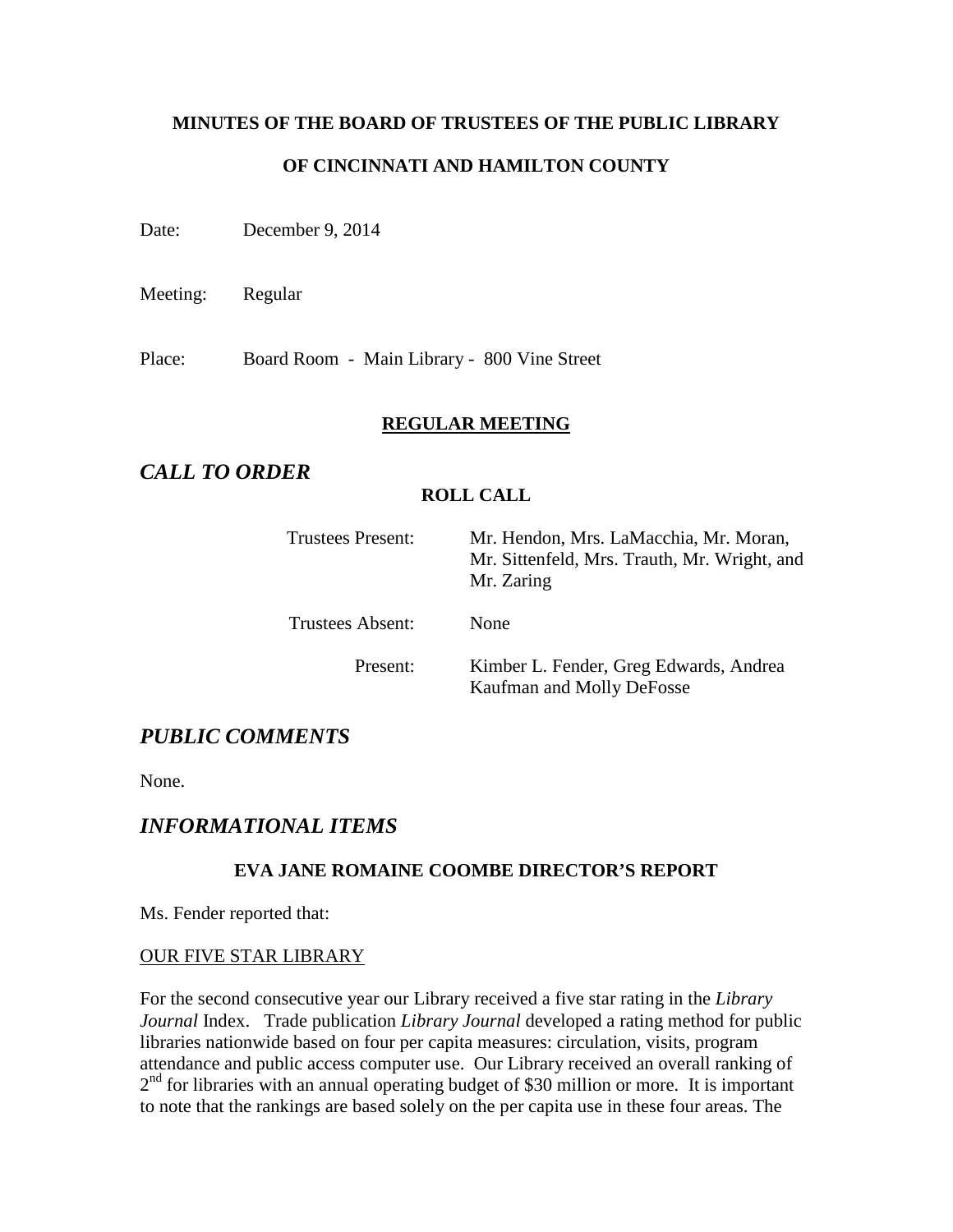system does not measure outcomes or quality of service. Of the more than 7,500 public libraries ranked nationwide only 258 received star designation. Every year since the Library began submitting the four data elements used in the rating we have received either four or five stars.

# ELLA MULFORD-CHINN SELECTED AS ALA EMERGING LEADER

Avondale Branch Manager Ella Mulford-Chinn has been selected to participate in the 2015 American Library Association (ALA) class of Emerging Leaders. This prestigious leadership development program is designed to enable library staff and information workers to participate in project planning workgroups, network with peers, gain an inside look into ALA structure and have an opportunity to serve the profession in a leadership capacity early in their careers. Congratulations to Ella on this honor!

# EBOOK VIDEO RELEASED

For the past several months Ms. Fender has been working with Michelle Francis at the Ohio Library Council, Pat Losinski, from the Columbus Metropolitan Library, and Goldfarb Weber, to create a video for the public concerning the publishers who were not selling their eBooks to public libraries. Just as we were completing work on the video, the final publisher, Macmillan, began selling eBooks to public libraries. Having spent months on this project, we were reluctant to scrap it all together so we simply changed the ending to promote the availability of eBooks in public libraries. The video is available online from our website and also on the Library's YouTube channel. Our thanks to the Ohio Public Library Information Network for funding the production of this video.

# PKA ALUMNI PLAN EVENT

Alumni of the Pi Kappa Alpha fraternity that called the Cox house home for many years are interested in hosting an event in the renovated home before it opens to the public as the Clifton Branch Library. The event would raise funds for both the Library and the fraternity's alumni association. Organizers Bill Hoeb and John Strohbach, have already secured donations for food, drinks and a commemorative coaster set depicting the building through the years. Tickets would be \$100 each or \$175 for a couple. The event is tentatively scheduled for mid-May but the date will not be finalized until the building is closer to completion.

# NOVEMBER ELECTION RESULTS

For the first time in several years Hamilton County has a new State Senator and new State Representatives. Former Cincinnati Councilman Cecil Thomas will replace Eric Kearney as the Senator for District 9. Senator Jones was re-elected in Senate District 7.

Of our seven Representatives, four incumbents will remain, Representatives Blessing, Terhar, Driehaus and Reece. Tom Brinkman will return to the General Assembly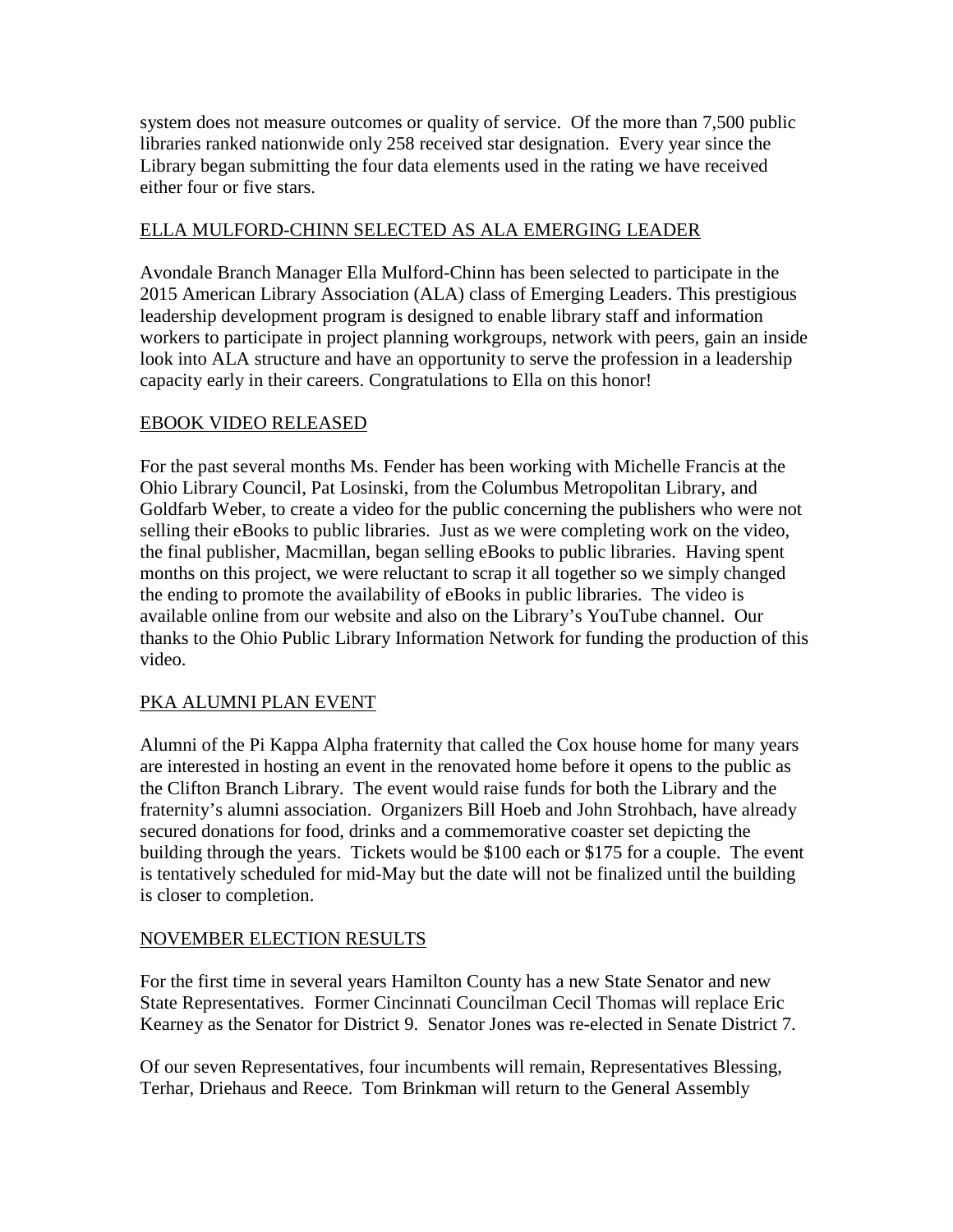replacing Peter Stautberg in the  $27<sup>th</sup>$  District, Jonathan Dever will replace Connie Pillich in the  $28<sup>th</sup>$  District and Christie Bryant will replace Dale Mallory in the  $32<sup>nd</sup>$  District.

Congratulatory packets have been sent to all those elected or re-elected in November.

Following the election the House held its leadership elections choosing Cliff Rosenberger, District 91 as the incoming Speaker of the House. Senator Faber will continue as President of the Senate.

34 public libraries had levies on the ballot this November with 31 of these passing. Three new levies failed.

# NEW AUDUBON CASE PLANNED

The Library is fortunate to own one of the few intact copies of John James Audubon's *Birds of America*. This exquisite work is the double elephant folio edition (39.5" by 28.5") to allow for the birds to be life-sized. Acquired by Library Director William Frederick Poole from the prominent Longworth family, Mr. Poole was criticized for his misuse of public funds when he spent \$1,000 on the purchase. Mr. Poole left Cincinnati and went on to lead the Chicago Public Library and is also known for his creation of *Poole's Index to Periodical Literature*. The four-volume set is now valued at \$12 million. To allow each of the beautiful birds to be seen, a page is turned each week.

However, this rare work, (a recent visit to Boston Public Library found that they have only one page from the set) is housed in an outdated case. Former Library Development Director John Reusing approached the Library and Foundation with a proposal to replace the case with donated funds and has pledged to contribute \$10,000, in memory of his wife Sandy, toward the project. Staff are currently working with a cabinetmaker on a new design so that accurate cost estimates can be developed. The new case would include a screen so that all of the birds can be seen, not just one. The Foundation has received pledges or gifts of \$25,000 toward the project. John has requested that the case be dedicated to John Ruthven, the Cincinnati artist considered to be a modern day Audubon.

# LIBRARY FOUNDATION

The Foundation Board met on October 29 and approved a distribution of \$50,000 in support of Library initiatives; \$20,000 is designated for Career Online High School scholarships, \$20,000 for the new Main Library MakerSpace and \$10,000 for Summer Camp Reading.

The Library Foundation's Annual Fund public solicitation is underway with \$66,500 in contributions received as of December 2. The staff solicitation has concluded with 125 contributions totaling \$11,211 an increase in donors but a slight decrease in dollars contributed.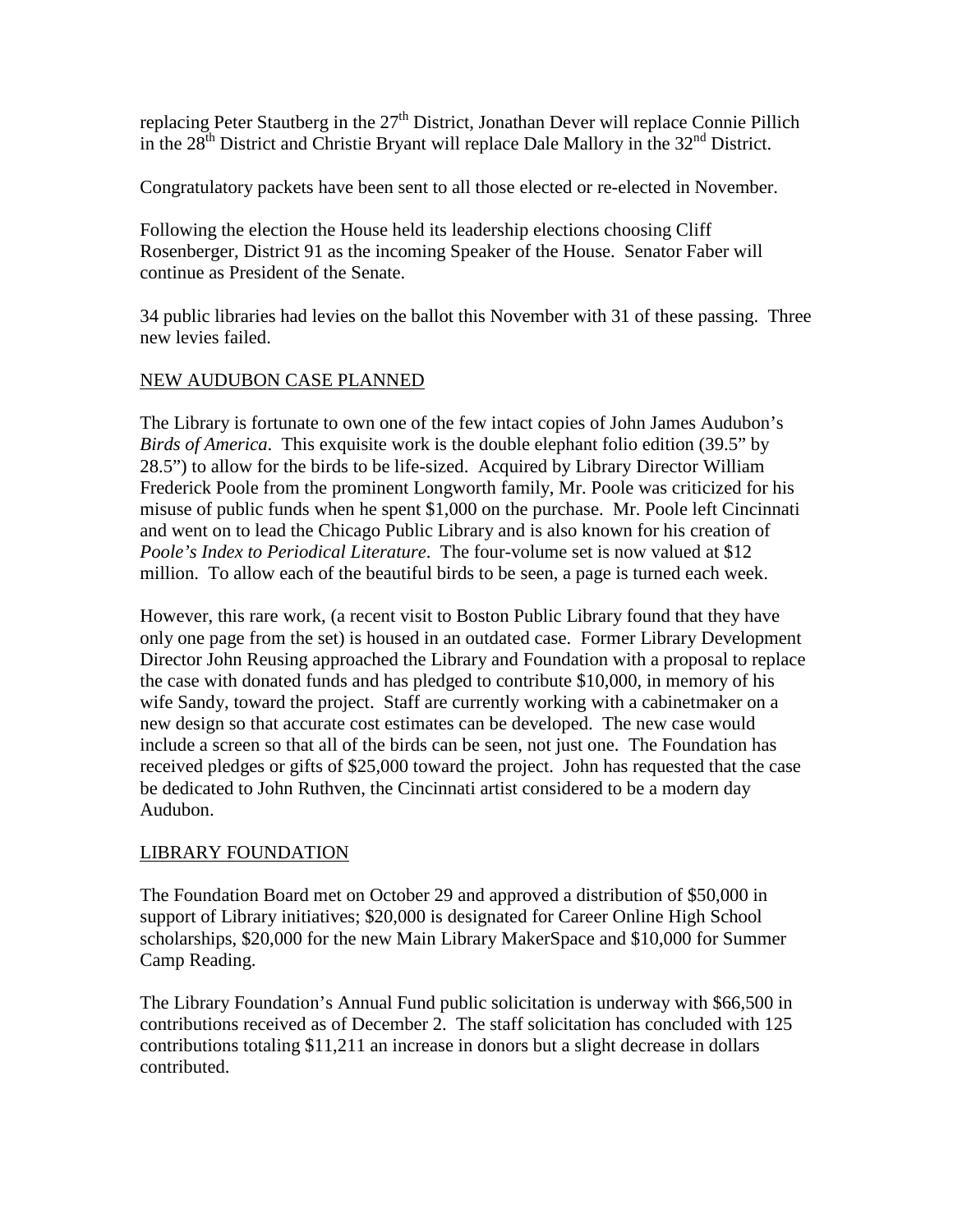The Foundation has received a \$10,000 grant from PNC Charitable Trust for Summer Camp Reading. This grant combined with the \$10,000 designated by the Foundation, \$30,000 from an anonymous donor, \$5,000 from Martha Anness, and funds previously donated will be sufficient to continue the program at seven branch libraries. If funding permits, the Library plans to increase the number of children participating by either adding sites or raising the number of students per site from 12 to 18.

#### FRIENDS OF THE PUBLIC LIBRARY

The Friends Board held its quarterly meeting on October 24. At that meeting the Board approved the purchase of an artist book, *Visions in the Dark*, to add to the Genealogy and Local History Department's collection of artist books. The artist, Bill Westheimer, is a Cincinnati native. In addition, the Friends approved reallocating \$11,000 toward the purchase of equipment for the new Main Library MakerSpace. The next meeting of the Friends Board will be January 23, 2015.

Proceeds from the Friends book sale at the Sharonville Branch in November were \$5,476.

The Friends will hold their Winter Warehouse Sale Thursday, January 15 through Sunday, January 18, 2015.

#### ANDERSON TOWNSHIP LIBRARY ASSOCIATION

The Anderson Township Library Association netted \$9,454 at its November sale, an 18% decrease compared to 2013.

The Association met on November 19 and presented the Library with a check for \$30,000 with 55% designated for the Anderson Branch and 45% designated for the Mt. Washington Branch.

# SELLING LIBRARY MATERIALS ON GOVDEALS

Currently the Library sends withdrawn and donated items not added to the Library's collection to either the Friends of the Library or the Anderson Township Library Association (ATLA) for inclusion in their book sales. However, sometimes the number of copies of a particular title or the number of withdrawn items is more than the Friends can handle resulting in a backlog at the Library. The Library uses an online auction site govdeals to sell equipment, furniture and other items no longer needed. We recently discovered that other libraries are selling their books through this site. We plan to try this for those items that do not sell well through traditional book sales or when the volume is too great for the Friends to handle. We will communicate this to the Friends and ATLA and try listing a few boxes of books to determine if this sales approach generates enough revenue to make it worth the staff time involved.

# LEGAL REPRESENTATION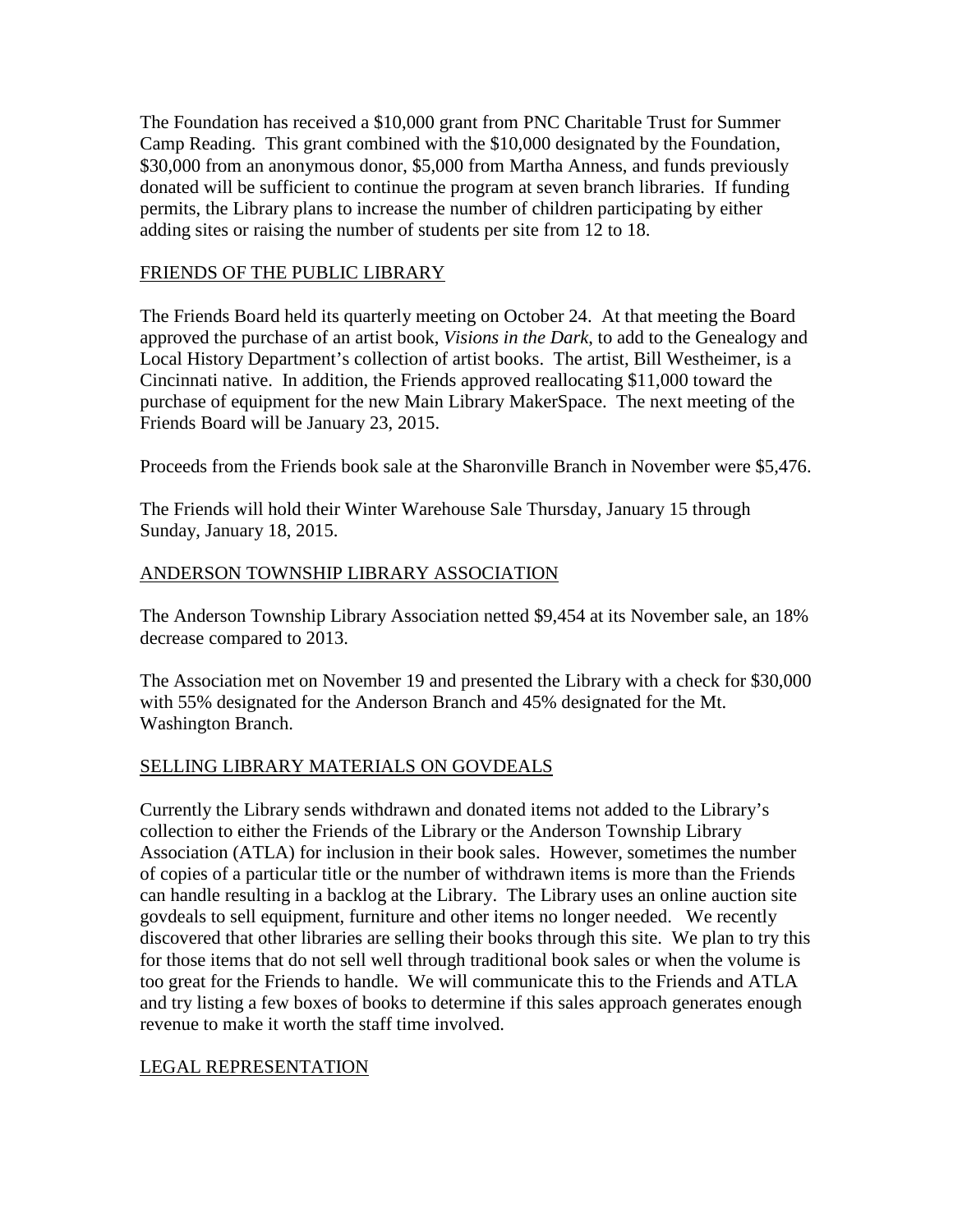Ohio law requires a county prosecutor to provide legal counsel to the public library at no cost. The Ohio Revised Code also allows a library to hire counsel other than the county prosecutor out of library funds. For years we have relied solely on the Office of the Hamilton County Prosecuting Attorney and our labor attorney, Robert S Brown to provide us with legal advice. However, many of the items for which we need legal review are routine matters or matters unique to public libraries. It would be beneficial for the Library to obtain additional legal counsel for those matters that do not rise to the level of scrutiny provided by the Prosecutor's Office. Additionally, Mr. Brown has served the Library for many years and a succession plan for his services must also be in place. Unless there are objections from the Board, we plan to select attorneys to provide counsel to the Library in those areas where the law does not specifically require the Prosecutor's Office to serve as our legal counsel. We will bring a recommendation to the Board at a future meeting.

# PUBLIC RECORDS REQUESTS

Frances Asam requested via phone call on October 17, salary schedules and pay levels for all staff. The requested records were provided on October 29.

Former staff member Patrick Lance made three additional public records requests. The first two via emails on October 15 and October 23, requested records concerning security measures at the Main Library and were denied since Ohio law exempts security measures from public record laws. The third requested records of expenses, all correspondence with the Community Action Agency and all timecards for staff who attended the five Staff Development Days in May of 2013. Since our timecard system does not track attendance in this way, we sent no timecards. In our response on December 3, we did state that all staff who attended would have recorded their time as Training (in house) and provided lists of those who had registered for the event. Copies of payments totaling about \$7,000.00 were also provided as were the requested correspondence.

# NEW STATISTIC REPORTING FORMAT DEVELOPED

We have developed a new statistical reporting format to be used at future Board meetings. The first page is a spreadsheet of key indicators that provides comparative data for a number of activities. The second set of pages takes several data and links them to the appropriate objectives of our strategic plan. The former data will all still be collected and can be included in the Board reports if desired.

The Board expressed appreciation for the new format and asked that annual goals be incorporated into the presentation so that progress could be measured.

# **LIBRARY OPERATIONS – SERVICES COMMITTEE REPORT**

Mr. Moran introduced Jill Beitz, Clifton Branch Manager.

# EXCITEMENT ABOUT NEW CLIFTON BRANCH BUILDS IN THE COMMUNITY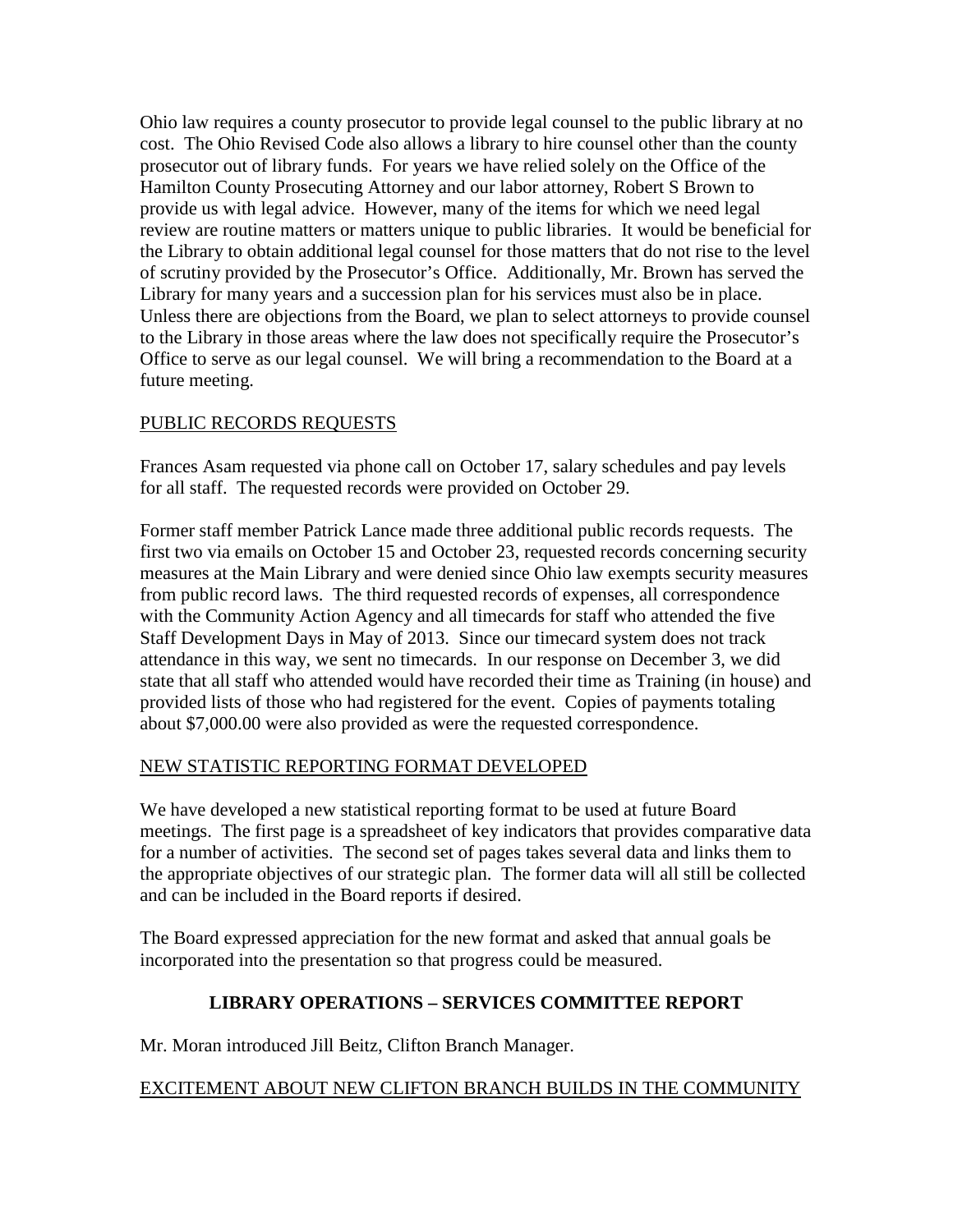Ms. Beitz shared that the Clifton community is enthused about its new library. The Parkview Manor location will be a unique combination of a historic building with cutting edge services and amenities. Along with Reading and St. Bernard, the Clifton Library will be utilizing the Mobile Service Model. Gone are the traditional desks with librarians hunkered behind them tapping away on their desktop computers. The staff in Clifton will be constantly roving the branch armed with tablets to answer any questions that patrons may have; taking proactive customer service to a whole new level. The combination of meeting space, study rooms, a large porch area and a self-contained computer lab where technology classes can be taught, has the community very excited. Teens will even have a designated gaming area and there is a beautiful storytime solarium for our youngest users. Finally, for those customers who are too busy to make it to the branch while it is open, Clifton will be the first library in the system to offer after-hours pick-up through the Library Express locker system.

The Board inquired as to the capacity of the new meeting room and staff indicated approximately 55 people.

Mr. Moran reported:

# EBOOKS TO BE ADDED TO HOT AUTHOR SERVICE

The long-standing and popular Hot Author service, which allows customers the opportunity to automatically receive the latest novels from a wide range of popular writers, will be expanded to include eBooks and eAudiobooks. Fifty-one authors will be available through this new service, including Mary Higgins Clark, Ken Follett, Sue Grafton and Curtis Sittenfeld. The service will be launched in January 2015.

# MAKER SPACE TO OPEN AT THE MAIN LIBRARY IN JANUARY

The new Makerspace is scheduled to open on January  $26<sup>th</sup>$ . The Maker Space will include ten stations. These stations feature simple equipment like button makers and "egg-bots" to advanced and highly technical equipment such as a laser engraver and multiple 3D printers. This new service will be part of the TechCenter management structure and staffing. We do plan an official opening ceremony for this new service and hope you can attend.

# CAREER ONLINE HIGH SCHOOL UPDATE

Since Career Online High School launched in September over 200 customers have started the process of earning an accredited high school diploma. Thirty individuals have completed the first course and have come to the library for an interview. Twenty scholarships have been awarded to date.

# RADIO FREQUENCY IDENTIFICATION (RFID)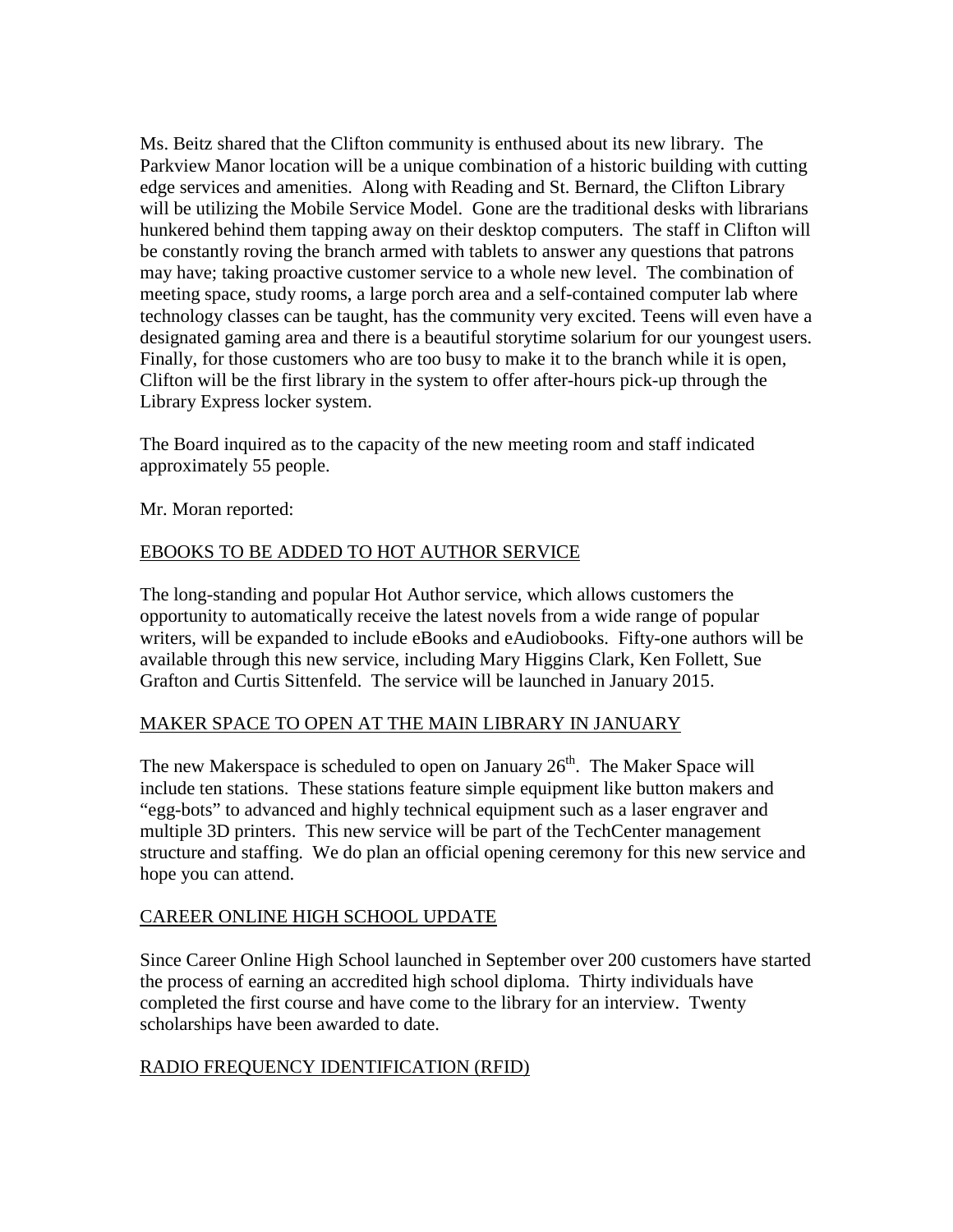RFID is a system which utilizes radio frequency tags instead of barcodes to facilitate circulation, inventory and materials movement. Specifically, RFID technology allows customers to check-out multiple items simultaneously, return material in an RFIDenabled book return that immediately checks the items in, and makes inventory of the collection much simpler. Implementation will begin in 2015 with a goal of having the three new branches fully functioning by opening.

# LIBRARY TO WORK WITH CINCINNATI METROPOLITAN HOUSING **AUTHORITY**

From December 16 - 19, one computer will be reserved at every branch library for customers who wish to submit a pre-application for the Cincinnati Metropolitan Housing Authority's (CMHA) Housing Choice Voucher Program. The Library partnered with CMHA in 2011 to offer this same option for customers.

# LIBRARY APPLIES FOR *SHAKESPEARE AND HIS FIRST FOLIO* EXHIBIT GRANT

The Library has recently submitted a grant application to be a site for the *Shakespeare and His First Folio* exhibit. The *First Folio* exhibit will be offered by the American Library Association with the Folger Shakespeare Library and Cincinnati Museum Center. Published just seven years after his death, *Mr. William Shakespeares Comedies, Histories, & Tragedies* — now known as the "First Folio" — saved for posterity 18 of Shakespeare's 38 plays. In 2016 multiple copies of this original edition, accompanied by six interpretive panels, will tour the nation. The Library's Special Collections includes two Shakespeare folios, the second and fourth.

# LIBRARY NOW OFFERING PUBLIC WI-FI PRINTING

The Library has implemented wireless printing, which allows customers to print from their laptops and mobile devices when at a Library facility. Customers can download the Wireless print agent to their device and then make the print request as if they were on a Library PC. Customers using a PC or Apple computer can also send the print job from the comfort of their own home. The payment process will remain the same.

# SELF-CHECKOUT UPGRADE

The Library will be updating self-check machines with the purchase of a software-only solution from 3M, our current vendor. The new self-check stations will be deployed in 2015. As part of this project the Library will be expanding self-check to the 11 branches that currently do not have self-check capabilities.

Mr. Edwards reported on several programs and exhibits.

# POETRY IN THE GARDEN CONTEST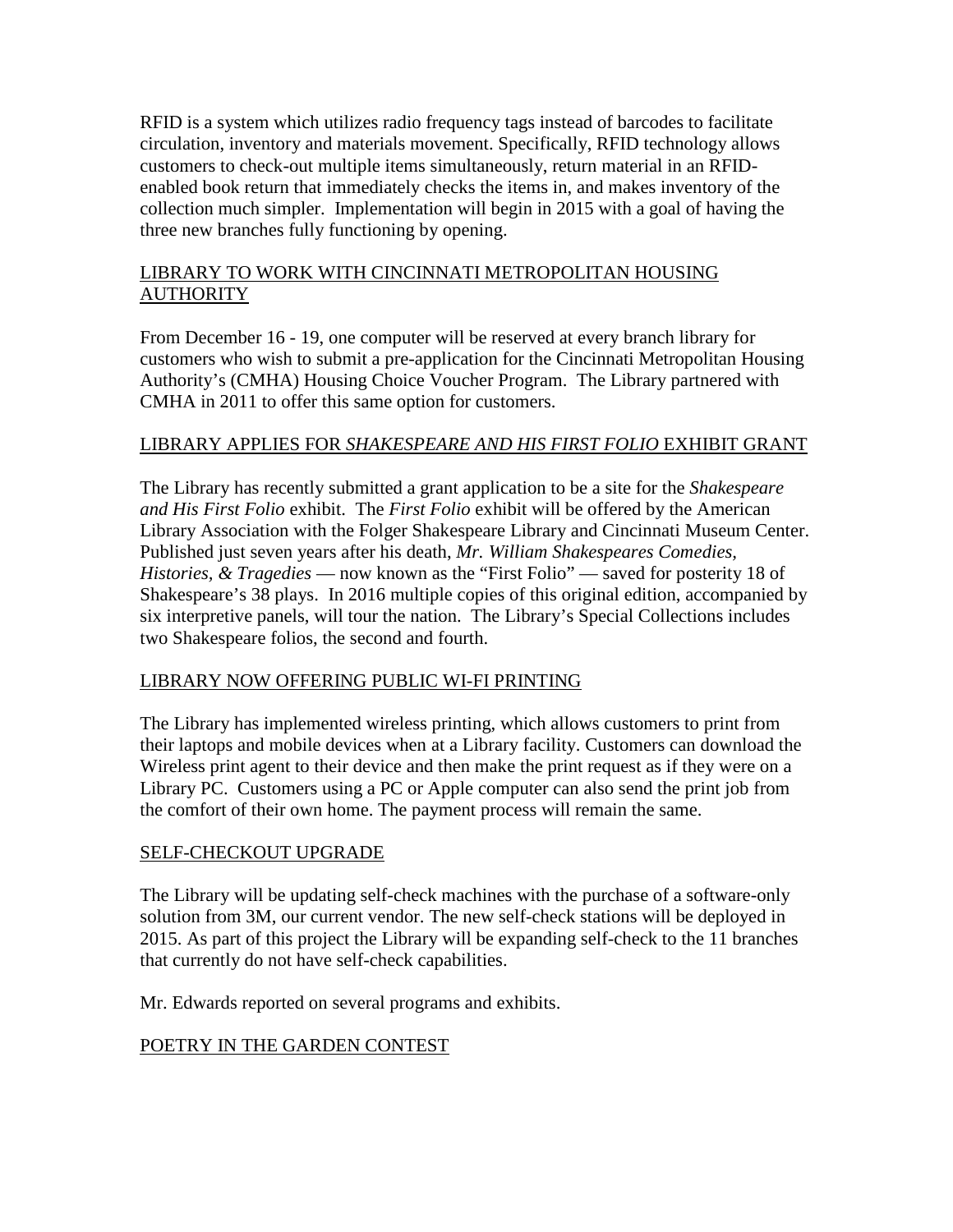Between January 1 and February 28, the Library is inviting adults, ages 18 and up to enter the Library's fourth annual Poetry in the Garden Contest. Each entrant may submit one original, unpublished poem and a committee of professional poets and literary professionals will judge the contest. Winners will be given the opportunity to read their poem during the Poetry in the Garden series in April.

#### SIX@SIX LECTURE SERIES: THE PUBLIC GOOD OF PUBLIC PARKS

Caleb Patterson will examine the historical development of Cincinnati's parklands and reveal that the success of a city is dependent on its appreciation and conservation of the natural landscape. This lecture will be held at the Main Library on January 27 at 6pm and is presented as part of Northern Kentucky University's Six@Six Lecture Series.

#### ON THE SAME PAGE

2015 marks the fourteenth year of the On The Same Page community reading program, and this year's program will focus on two books, *So We Read On: How The Great Gatsby Came to Be and Why It Endures* by Maureen Corrigan, published in 2014, and *The Great Gatsby* by F. Scott Fitzgerald, published in 1925. As a departure from the one title format, we are pairing these two titles for a different and engaging twist to the program, one that will offer fresh insights on this American classic.Programming will include book discussions and a possible visit from Ms. Corrigan in March.

#### FINDLAY MARKET EXHIBIT

This winter, the Library will present an exhibit focusing on the history of Findlay Market. The exhibit will combine informational panels, created by the Friends of Findlay Market, with photographs of the Market, taken by local photographer Don Nesbitt. The exhibit will be on view in the Main Library's Atrium from January 21 – March 11.

# TEEN DRAWING CONTEST

The annual Teen Drawing Contest rolls out January 1-31 for teens ages 12-18. The theme is "Fan Art!" and teens are encouraged to recreate a scene from their favorite book. Elementz Urban Arts Center is working with the Library to provide programs that will help teens develop their original ideas into their final artwork using fine arts and graphic design concepts. First, second and third place winners, along with up to twelve honorable mention winners, will be selected from teens ages  $12-14$  and ages  $15-18$ . Prizes will be given at an awards reception for the winners to be held in the TeenSpot on Saturday, March 7. Winning art work will be displayed online afterward.

The Board inquired if there were resources available to train customers on new technology. Staff indicated there are a variety of resources which can be found on the Library's website.

# *ACTION ITEMS*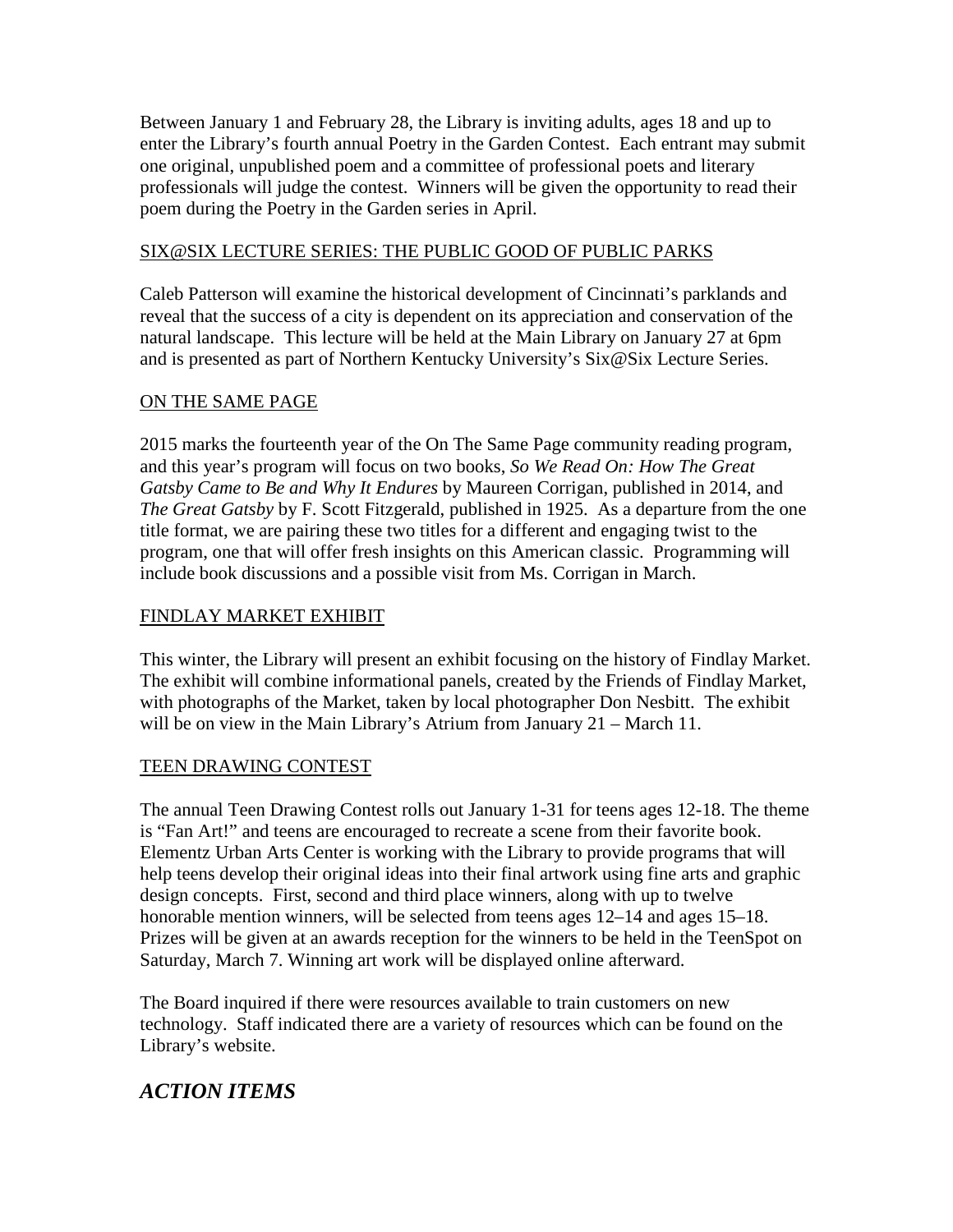# **FISCAL OFFICER'S REPORT**

#### Ms. DeFosse reported that:

# CERTIFICATE OF ACHIEVEMENT FOR EXCELLENCE IN FINANCIAL REPORTING

The Library received the Certificate of Achievement for Excellence in Financial Reporting for the 2013 CAFR (comprehensive annual financial report). We have received this annually since our first CAFR was completed in 1993.

*Board approval required for the following items:*

# MEETING PROCEDURES

The majority of Board votes are unanimous and in an effort to save time we requested information from the Prosecutor with regard to roll call voting versus acclamation voting at Board Meetings. After reviewing their response, the Ohio Revised Code and Ohio's Sunshine Law, we have determined there are only certain circumstances which require a roll call vote. These include entering executive session, seeking a tax levy, and purchasing real property. There are also a few occasions when a specific resolution may require a roll call vote. For the majority of the decisions made by the Board, the voting group could be asked as a whole who is in favor and who is opposed. The Prosecutor's Office indicated that any procedural change should be documented. Library Staff would include in the report if the vote would be a roll call vote or an acclamation vote. With Board approval, we will begin this process in February 2015.

#### INSURANCE CLAIM - COLLEGE HILL

As noted in the Library Operations – Facilities report, the total loss on the College Hill accident is \$51,577.62. As reported in October, the individual who caused the accident had \$25,000 in property coverage. In order to file a claim and receive the \$25,000, the Library must sign a release waiving any further claim against the driver or the insurance company. It is the opinion of our risk management advisor that based on the circumstances of the case and the costs associated with pursuing a judgment we should settle for the claim amount of \$25,000. We are requesting Board approval to sign the release of claim.

# LEGAL MATTER – FOLLOW UP FROM OCTOBER 14, 2014 BOARD MEETING

At the end of the meeting on October 14, 2014 the Board approved pursuing the security measures that were discussed in Executive Session. After further analysis, formal authorization is requested for the following items:

• Confirm payment of legal expenses on behalf of the Eva Jane Romaine Coombe Director in pursuit of harassment claim against former employee.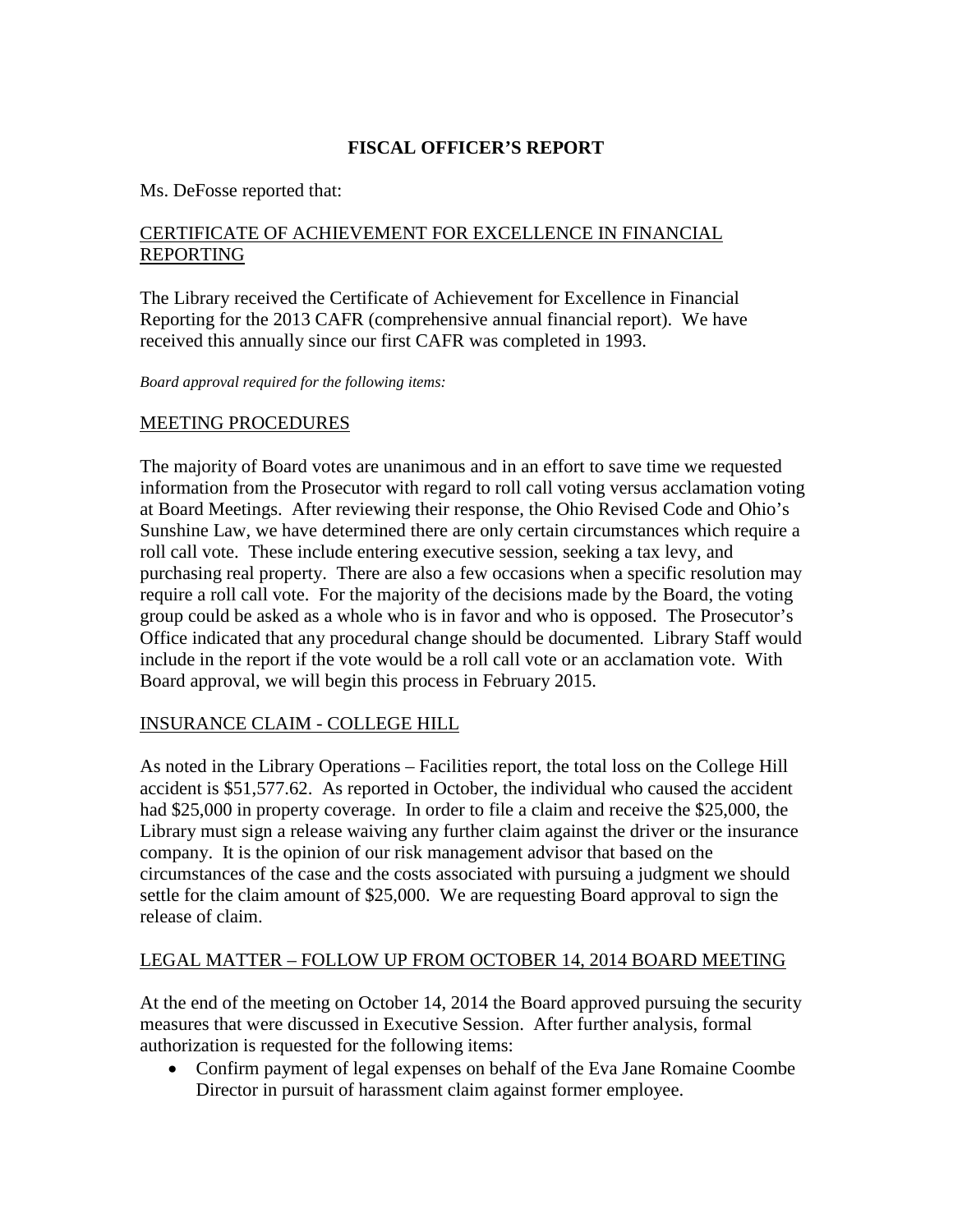• Ban said former employee from all Library locations effective December 1, 2014.

Mr. Moran moved that the Board adopt the change in voting procedures, authorized staff to waive further claim in the College Hill incident after receipt of \$25,000 and authorization of items outlined in the legal matter. Mrs. LaMacchia seconded.

Voting for the motion: Mr. Moran, Mrs. Trauth, Mr. Sittenfeld, Mr. Zaring, Mrs. LaMacchia, Mr. Hendon, and Mr. Wright…7 ayes. The motion carried. **(27-2014)**.

# **FINANCE & AUDIT COMMITTEE REPORT**

Ms. DeFosse reported:

#### REVISION OF PERMANENT FUND PRINCIPAL BALANCES

The following permanent (trust) fund principal amounts are revised, effective December 31, 2014, based on additional donations received in 2014.

| Fund  | Principal $1/1/14$ | 2014 Donations | Principal $12/31/14$ |
|-------|--------------------|----------------|----------------------|
| Abell | 71,400.00          | 4,099.00       | 75,499.00            |
| King  | 19,200.00          | 1,000.00       | 20,200.00            |

# REVISION OF 2014 APPROPRIATIONS

Authorization is requested to revise *appropriations* as follows:

|  |  | <b>General Fund - Expenses</b> |
|--|--|--------------------------------|
|--|--|--------------------------------|

| Supplies - increase by                          | -S | 50,000.00    |
|-------------------------------------------------|----|--------------|
| Purchased and Contracted Survices - decrease by |    | (300,000.00) |
| Capital Outlay - increase by                    |    | 250,000.00   |
| Appropriations net change                       | S  | -            |

The increase in Supplies is due to the timing of central supply purchases. The increase in Capital Outlay is to accelerate the replacement of aging self-check equipment. The decrease in the Purchases and Contracted Services is the result of utility savings during 2014. There is no change in total General Fund appropriations.

#### 2014 ANNUAL APPROPRIATIONS

To close out the 2014 General Fund, authorization is requested to revise the appropriations as needed from now until the end of the month. Any revisions made will be reported to the Board in February, 2015.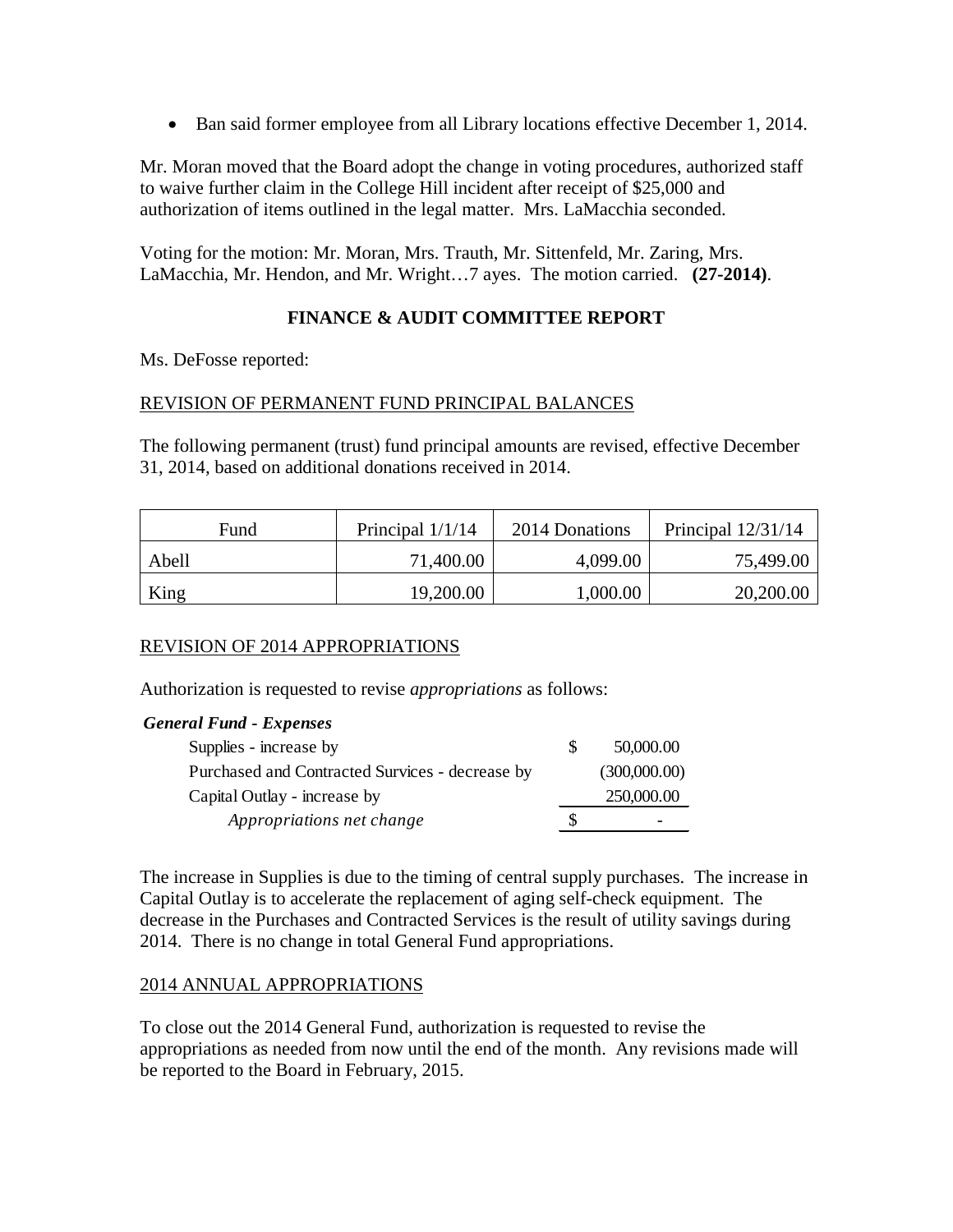#### 2014 UNENCUMBERED BALANCE

We are anticipating an unencumbered balance of approximately \$9.6 million to carry forward to 2015. This includes the current operating contingency of \$1,650,000 and approximately \$8 million available for operations in 2015, which equates to less than two months of operating expenses.

Ohio Revised Code Section 3375.40(L) states that a board of library trustees may "at the end of any fiscal year, unless doing so would be contrary to law, set aside any unencumbered surplus remaining in the general or any other fund of the free public library under its jurisdiction for any purpose, including creating or increasing a special building and repair fund, or for operating the library or acquiring equipment and supplies". In accordance with this provision, it is recommended that all unencumbered funds be carried forward in the General Fund.

Mr. Sittenfeld moved that the Board approve the report as filed. Mr. Moran seconded.

Voting for the motion: Mr. Moran, Mrs. Trauth, Mr. Sittenfeld, Mr. Zaring, Mrs. LaMacchia, Mr. Hendon, and Mr. Wright…7 ayes. The motion carried. **(28-2014)**.

Mr. Zaring reported:

#### ANNUAL APPROPRIATION RESOLUTION AND ESTIMATED RESOURCES FOR FISCAL 2015

The Ohio Department of Taxation has set our 2015 Public Library Fund receipts at \$36,678,168 and Hamilton County has estimated property tax levy receipts of \$17,635,000. Using these amounts, total General Fund resources are estimated to be \$66,100,000, as follows:

| <b>TOTAL EST RESOURCES</b>   | \$66,100,000.00 |
|------------------------------|-----------------|
| NEW INCOME                   | 56,500,000.00   |
| Other Income                 | 2,186,832.00    |
| Hamilton County Property Tax | 17,635,000.00   |
| Public Library Fund          | 36,678,168.00   |
| PRIOR YEAR CARRYFORWARD      | 9,600,000.00    |
| <b>Unencumbered Balance</b>  | 7,950,000.00    |
| <b>Operating Contingency</b> | \$1,650,000.00  |

#### **2015 GENERAL FUND RESOURCES**

It is recommended that the 2015 General Fund appropriation (spending authority) be set at \$57,000,000 distributed by account as follows.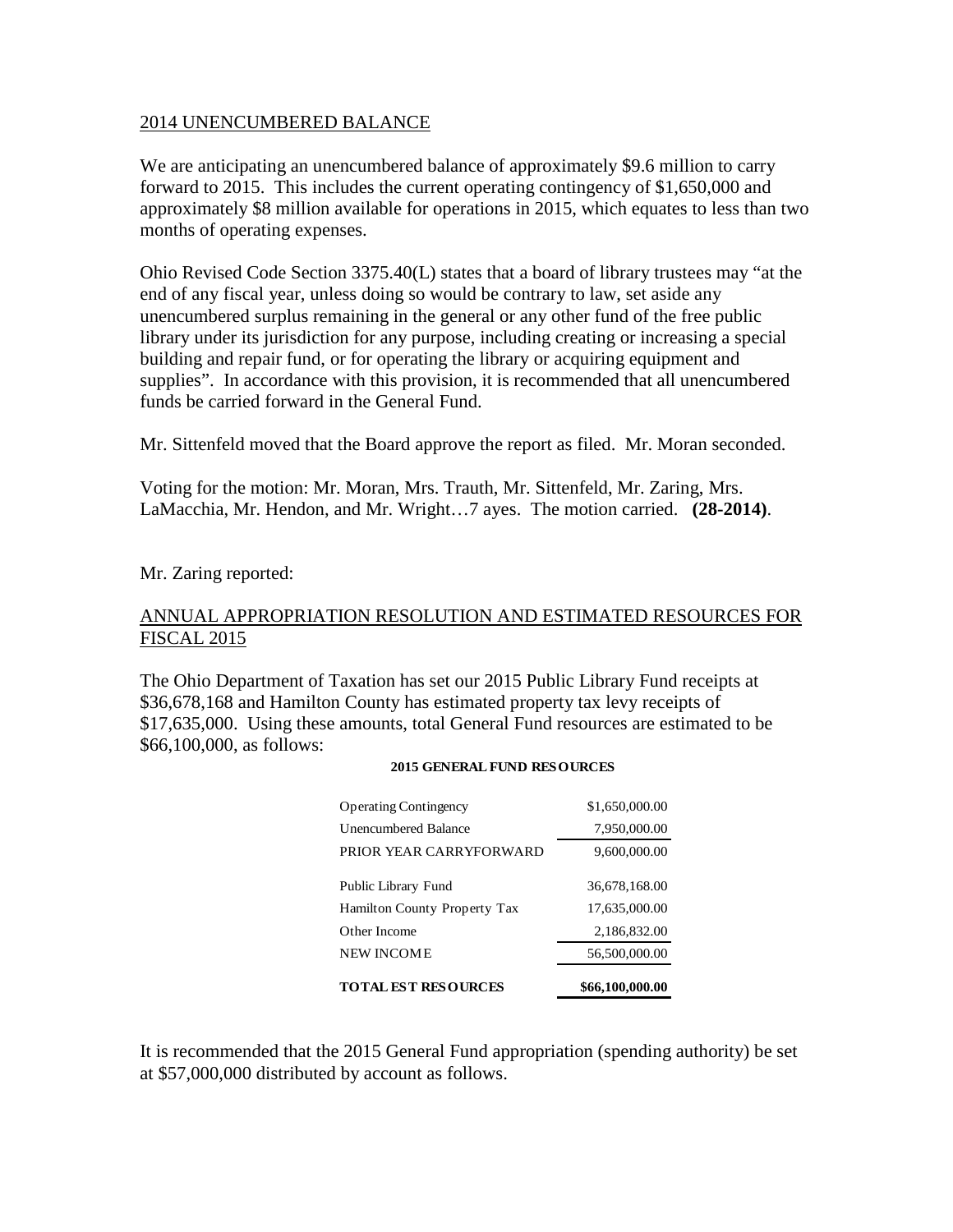#### **2015 GENERAL FUND APPROPRIATION**

| TOTAL APPROPRIATION             | \$57,000,000.00 |
|---------------------------------|-----------------|
| Transfer (Capital)              | 2,000,000.00    |
| <b>Other Financing Uses</b>     |                 |
| Other Objects                   | 346,000.00      |
| Capital Outlay                  | 880,000.00      |
| Library Materials & Information | 8,450,000.00    |
| Purchased & Contracted Services | 8,839,000.00    |
| Supplies                        | 1,433,000.00    |
| Insurance Benefits              | 4,608,000.00    |
| Retirement Benefits             | 3,702,000.00    |
| <b>Salaries</b>                 | \$26,742,000.00 |
|                                 |                 |

The General Fund appropriations includes an allowance for merit increases of up to 2.5% for eligible staff, staffing changes made to accommodate the new branches, and funding for strategic plan initiatives.

In addition to the General Fund, estimated resources and appropriations have been prepared for special revenue; capital and permanent (trust) funds. These recommendations plus unencumbered carry-forward balances for all funds are detailed in and summarized below. Trust fund principals, a total of \$6,738,231, are excluded from permanent fund balances.

| 2015                 |
|----------------------|
| <b>APPROPRIATION</b> |
|                      |
| \$57,000,000.00(1)   |
| 2,000,000.00         |
| 171,900.00           |
| 297,400.00           |
| \$59,469,300.00      |
|                      |

(1) Includes \$2 million capital transfer to Building & Repair.

(2) Includes \$2 million transfer from General Fund.

(3) Balances are estimates at 12/3/14. Final actual balances will be reported to the County.

The Capital Fund appropriations include the unencumbered expenditures necessary to complete the capital projects and an allowance for smaller projects that may come up. The Special Revenue and Permanent Funds appropriations include routine spending, as well as an appropriation from the Armstrong Fund to be used as necessary in working towards our strategy of becoming a top workplace in the area.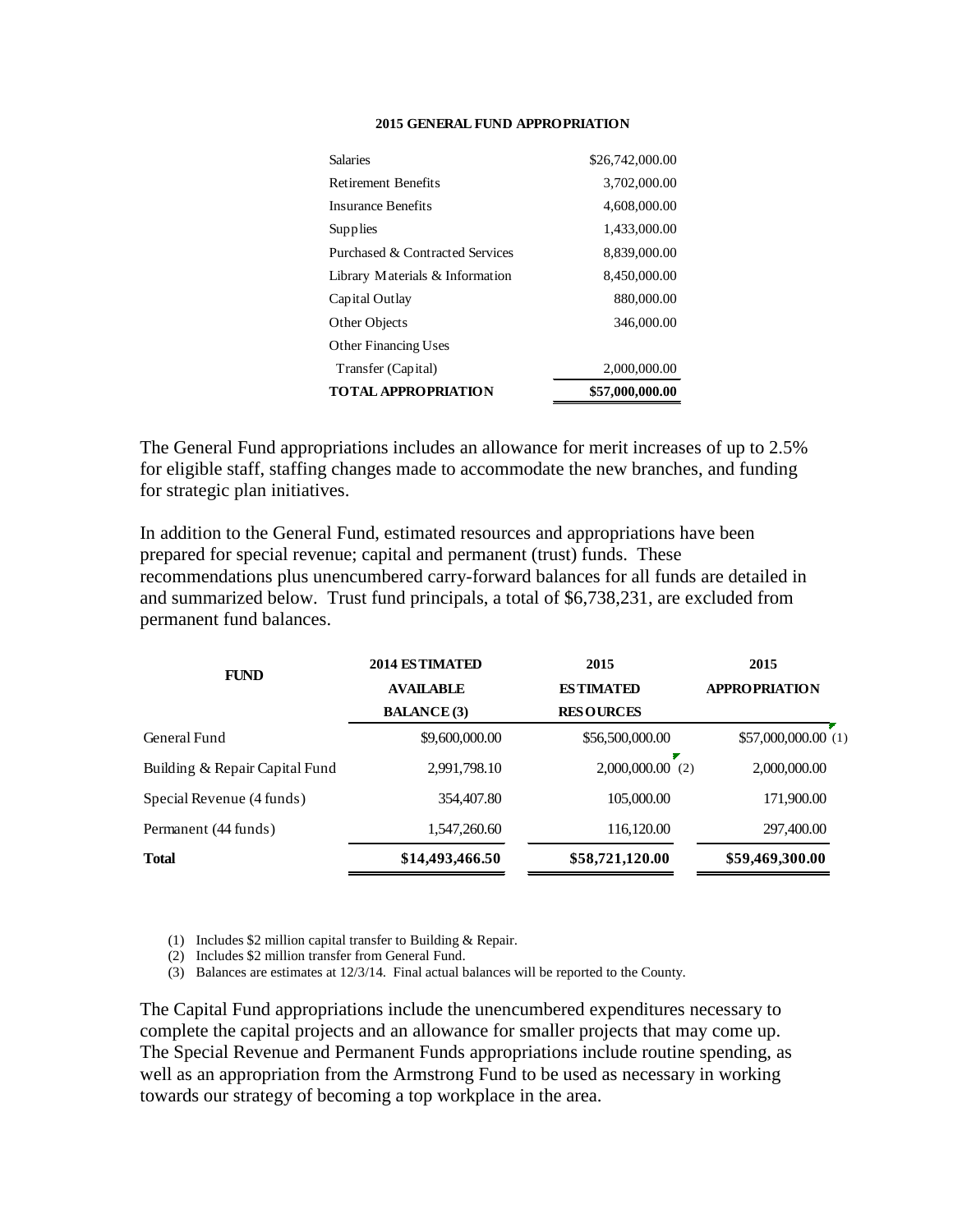The Board inquired as to how the 2015 property tax levy estimate compared to the previous year. Staff indicated that the estimate does not include payment of delinquent taxes but that overall the Library is expecting a slight increase in revenue.

It is recommended that the Board adopt a Resolution that to provide for expenditures during the fiscal year ending December 31, 2015, the resources of the Library be appropriated at the fund and object levels outlined below be submitted to the Hamilton County Budget Commission as the Library's **2015 Annual Appropriation Resolution** and **Certificate of Sources Available for Expenditure**.

|                                   | <b>SPECIAL REVENUE:</b> |             | <b>CAPITAL:</b>          |           |           |              |
|-----------------------------------|-------------------------|-------------|--------------------------|-----------|-----------|--------------|
|                                   | General                 | <b>LSTA</b> | Anderson                 | Library   | Gifts     | Building &   |
|                                   | <b>Fund</b>             |             | Mt Washington            | Programs  |           | Repair       |
|                                   | 1100                    | 2010        | 2101                     | 2152      | 2199      | 401          |
| <b>Salaries</b>                   | 26,742,000.00           |             |                          |           |           |              |
| <b>Retirement Benefits</b>        | 3,702,000.00            |             |                          |           |           |              |
| <b>Insurance Benefits</b>         | 4,608,000.00            |             |                          |           |           |              |
| Other Employee Benefits           |                         |             |                          |           |           |              |
| Purchased/Contracted Services     | 8,839,000.00            |             | 15,550.00                | 20,000.00 | 15,000.00 | 750,000.00   |
| Supplies                          | 1,433,000.00            |             | 15,650.00                | 35,000.00 | 35,000.00 |              |
| Library Materials and Information | 8.450.000.00            |             | 5.700.00                 |           | 5.000.00  |              |
| <b>Other Objects</b>              | 346,000.00              |             |                          |           |           |              |
| Capital Outlay                    | 880.000.00              | ۰           | $\overline{\phantom{a}}$ |           | 25,000.00 | 1,250,000.00 |
| Debt Service                      |                         |             |                          |           |           |              |
| <b>Other Financing Uses</b>       | 2,000,000.00            |             |                          |           |           |              |
| Contingency                       |                         |             |                          |           |           |              |
| <b>Total Appropriation</b>        | 57,000,000.00           |             | 36,900.00                | 55,000.00 | 80,000.00 | 2,000,000.00 |

|                                   | PERMANENT: |          |              |            |            |           |        |
|-----------------------------------|------------|----------|--------------|------------|------------|-----------|--------|
|                                   | Armstrong  | Karline  | Cochran      | Feld       | Incidental | Goldsmith | Abell  |
|                                   |            | Brown    | <b>Brown</b> |            | Expense    |           |        |
|                                   | 8102       | 8106     | 8108         | 8112       | 8114       | 8117      | 8119   |
| <b>Salaries</b>                   |            |          |              |            |            |           |        |
| <b>Retirement Benefits</b>        |            |          |              |            |            |           |        |
| Insurance Benefits                |            |          |              |            |            |           |        |
| Other Employee Benefits           |            | 2,000.00 | 5,000.00     |            | 1,000.00   |           |        |
| Purchased/Contracted Services     | 10,000.00  |          |              |            | 7,500.00   |           |        |
| Supplies                          | 15.000.00  |          |              |            | 5,000.00   |           |        |
| Library Materials and Information |            |          |              | 100,000.00 |            | 2,000.00  | 900.00 |
| Other Objects                     |            |          |              |            |            |           |        |
| Capital Outlay                    |            |          |              |            |            |           |        |
| Debt Service                      |            |          |              |            |            |           |        |
| <b>Other Financing Uses</b>       |            |          |              |            |            |           |        |
| Contingency                       |            |          |              |            |            |           |        |
| <b>Total Appropriation</b>        | 25,000.00  | 2,000.00 | 5,000.00     | 100,000.00 | 13,500.00  | 2.000.00  | 900.00 |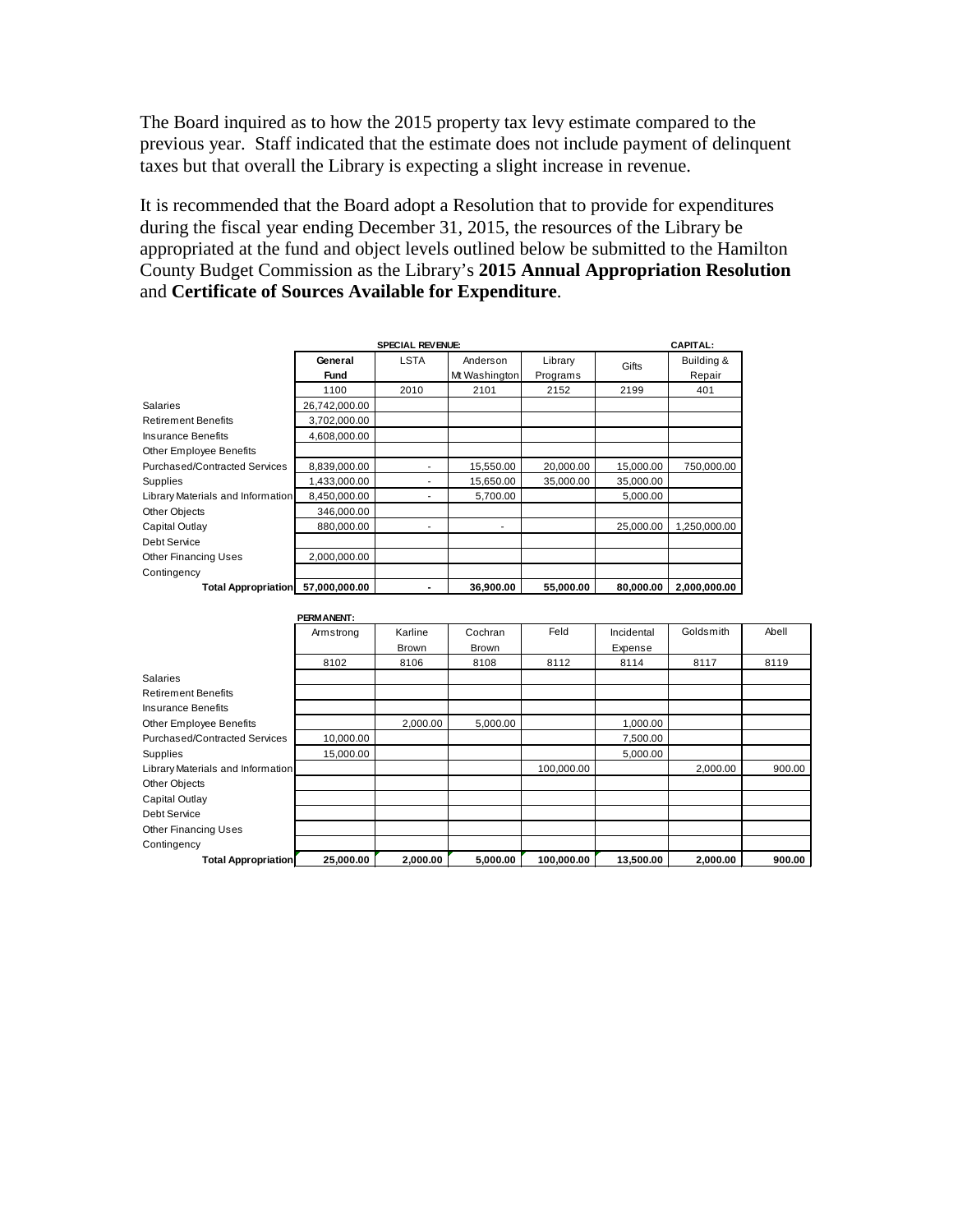|                                   | Hadley    | Heisel/Dunlap | Library<br><b>Materials</b> | Kersten   | Lewis    | Rhein    | Schild/Score |
|-----------------------------------|-----------|---------------|-----------------------------|-----------|----------|----------|--------------|
|                                   | 8120      | 8124          | 8127                        | 8130      | 8130     | 8163     | 8159         |
| Salaries                          |           |               |                             |           |          |          |              |
| <b>Retirement Benefits</b>        |           |               |                             |           |          |          |              |
| Insurance Benefits                |           |               |                             |           |          |          |              |
| Other Employee Benefits           | 35,000.00 | 5.000.00      |                             |           |          |          |              |
| Purchased/Contracted Services     |           |               |                             | 20,000.00 |          | 2,000.00 |              |
| Supplies                          |           |               |                             | 30,000.00 |          | 1,000.00 |              |
| Library Materials and Information |           |               | 1,000.00                    |           | 1,000.00 |          | 1,000.00     |
| Other Objects                     |           |               |                             |           |          |          |              |
| Capital Outlay                    |           |               |                             |           |          |          |              |
| Debt Service                      |           |               |                             |           |          |          |              |
| <b>Other Financing Uses</b>       |           |               |                             |           |          |          |              |
| Contingency                       |           |               |                             |           |          |          |              |
| <b>Total Appropriation</b>        | 35,000.00 | 5,000.00      | 1,000.00                    | 50,000.00 | 1.000.00 | 3.000.00 | 1.000.00     |

|                                   | Sackett   | Dwyer    | <b>Stern</b> | Gillespie | T&R      | Howard    | Valerio   |
|-----------------------------------|-----------|----------|--------------|-----------|----------|-----------|-----------|
|                                   |           |          |              |           |          |           | Family    |
|                                   | 8160      | 8163     | 8165         | 8166      | 8172     | 8175      | 8179      |
| <b>Salaries</b>                   |           |          |              |           |          |           |           |
| <b>Retirement Benefits</b>        |           |          |              |           |          |           |           |
| <b>Insurance Benefits</b>         |           |          |              |           |          |           |           |
| Other Employee Benefits           |           |          |              |           |          |           |           |
| Purchased/Contracted Services     |           |          |              | 2,000.00  |          | 15,000.00 | 10,000.00 |
| Supplies                          |           | 4,000.00 |              |           |          |           |           |
| Library Materials and Information | 15,000.00 |          | 1.000.00     |           | 1,000.00 |           |           |
| Other Objects                     |           |          |              |           |          |           |           |
| Capital Outlay                    |           | 5,000.00 |              |           |          |           |           |
| Debt Service                      |           |          |              |           |          |           |           |
| <b>Other Financing Uses</b>       |           |          |              |           |          |           |           |
| Contingency                       |           |          |              |           |          |           |           |
| <b>Total Appropriation</b>        | 15,000.00 | 9,000.00 | 1,000.00     | 2,000.00  | 1,000.00 | 15,000.00 | 10,000.00 |

Mr. Zaring moved that the Board approve the report as filed. Mrs. LaMacchia seconded.

Voting for the motion: Mr. Moran, Mrs. Trauth, Mr. Sittenfeld, Mr. Zaring, Mrs. LaMacchia, Mr. Hendon, and Mr. Wright…7 ayes. The motion carried. **(29-2014)**.

#### **HUMAN RESOURCES COMMITTEE REPORT**

Mrs. Trauth reported:

#### EQUAL EMPLOYMENT OPPORTUNITY POLICY

Approve a revision to the Equal Employment Opportunity policy that incorporates a change to the name of the policy, additional criteria including, "sexual orientation, gender identity and expression and ancestry" and prohibiting retaliation in the policy in addition to discrimination and harassment. The revised policy is attached.

#### **Equal Employment Opportunity / Non-Discrimination Policy**

It is the policy of The Public Library of Cincinnati & Hamilton County to provide equal opportunity to all qualified persons without regard to race, color, religion,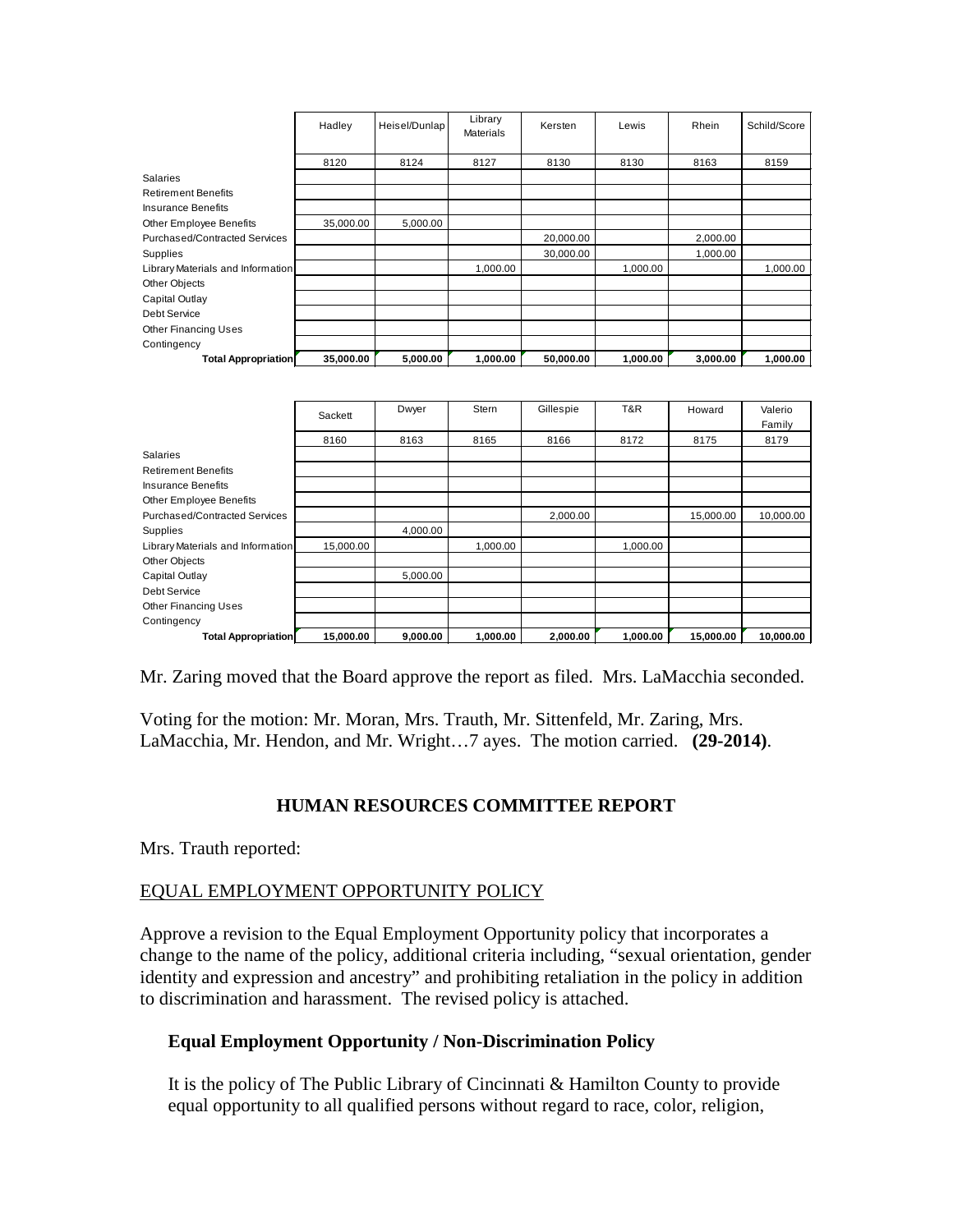sex, sexual orientation, gender identity and expression, age, disability, national origin, ancestry, military status, creed, or any criteria protected by Federal or applicable State Law.

All employment practices are designed to ensure that individuals are recruited, hired, trained, assigned, advanced, compensated and retained on the basis of their qualifications and are treated equally in these and all other respects.

All staff members have the right to a work environment free from harassment or discrimination because of race, color, religion, sex, sexual orientation, gender identity and expression, age, disability, national origin, ancestry, military status, or creed. All staff members are expected to treat fellow workers with respect.

The library encourages reporting of all perceived incidents of discrimination and harassment and prohibits retaliation against any individual who reports discrimination or harassment or participates in an investigation of such reports. Incidents of harassment, discrimination or retaliation for any reason, will be investigated promptly and appropriate action taken. Harassment or discrimination of any kind in the workplace will not be tolerated.

Mr. Sittenfeld moved that the Board approve the policy as filed. Mrs. LaMacchia seconded.

Voting for the motion: Mr. Moran, Mrs. Trauth, Mr. Sittenfeld, Mr. Zaring, Mrs. LaMacchia, Mr. Hendon, and Mr. Wright…7 ayes. The motion carried. **(30-2014)**.

# *For Information Only*

# UNITED WAY / COMMUNITY SHARES CAMPAIGN RESULTS

The United Way and Community Shares annual campaigns ended October 16. The final numbers received from United Way shows a slight decrease in the amount of money contributed and Community Shares had a slight increase in the amount of money contributed. United Way and Community Shares both had a slight increase in the number of staff participation.

- United Way \$27,383.86
- Community Shares \$7,435.00

# STAFF MEMBERS SELECTED FOR RUFUS AWARDS

Six staff members were presented RUFUS awards. Individual RUFUS winners receive a gift of a Library logo fleece blanket and are eligible for the Impact Award and Bunny Dehner Prize announced each year at the Staff Recognition Reception.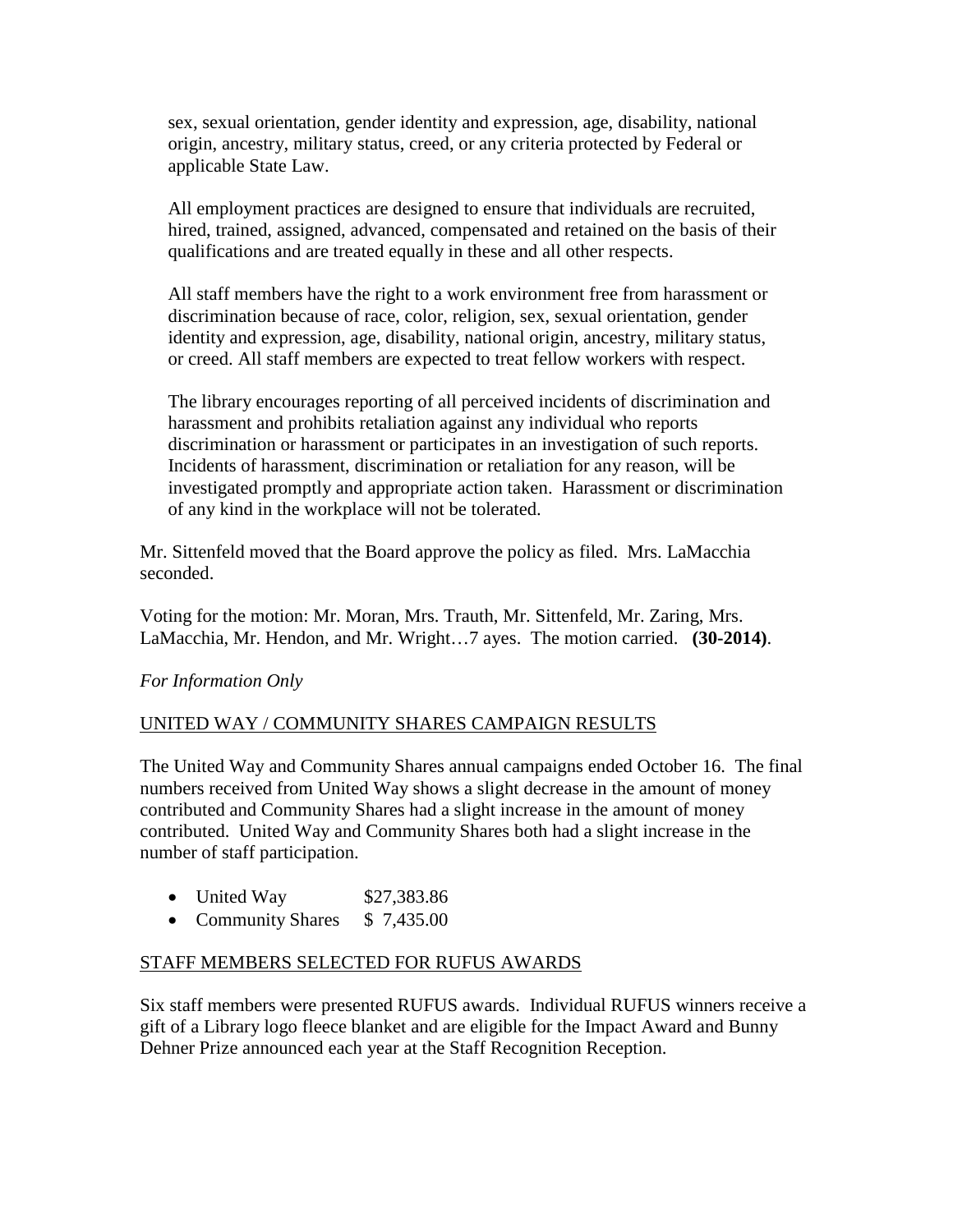Tina Barlage, Green Township Branch was nominated for her exemplary growth and innovation, described as "always looking for ways to better the library."

Roland Christy, Price Hill Branch was nominated for his exemplary cooperation and teamwork, described as having "a great attitude, good work ethic, and enthusiasm for his job."

Casey Honebrink, Circulation Services was nominated for her exemplary customer service, described as "very good with the customers and knows them by name."

Lea Nolan, Circulation Services was nominated for her exemplary customer service, described as "friendly, patient, kind and helpful to all patrons."

Frank Thomas, Circulation Services was nominated for his exemplary stewardship, described as "always works so hard from the beginning to the end of each day."

Sheila Ward, Covedale Branch was nominated for her exemplary customer service, described as having "a great manner of working with people ... always friendly, patient, helpful and knowledgeable with our patrons and our newer staff members. Sheila is a model of customer service."

# STAFF AND RETIREE RECOGNITION PROGRAM HELD NOVEMBER 16, 2014

The second annual Staff and Retiree Recognition Program was held at the Main Library on November 16. Staff service recognition pins were presented for all staff reaching a five-year anniversary. Board President, Ross Wright announced Caitlin Hoffer, Children's Librarian at the Mt. Healthy Branch as the Rookie of the Year. Joe Dehner and Noel Julnes-Dehner presented Roland Christy, Library Services Assistant at the Price Hill Branch with the Impact Award and Bunny Dehner Prize.

Mr. Wright reported:

# BUREAU OF WORKERS COMPENSATION CLAIM

Janet Chow, an employee of the Library, has brought a complaint against the Bureau of Workers' Compensation and the Library alleging that she was injured while working here at is entitled to workers' compensation benefits.

The notice of this complaint includes a statement that we may retain private counsel and further states that "if you fail to become an active party, the administrator may take action that adversely affects your premium rates. Failure to hire your own attorney will mean your legal interest may not be protected."

Robert S Brown has advised us to not retain our own counsel. It is requested that the Board act on whether or not to retain private legal counsel in this matter.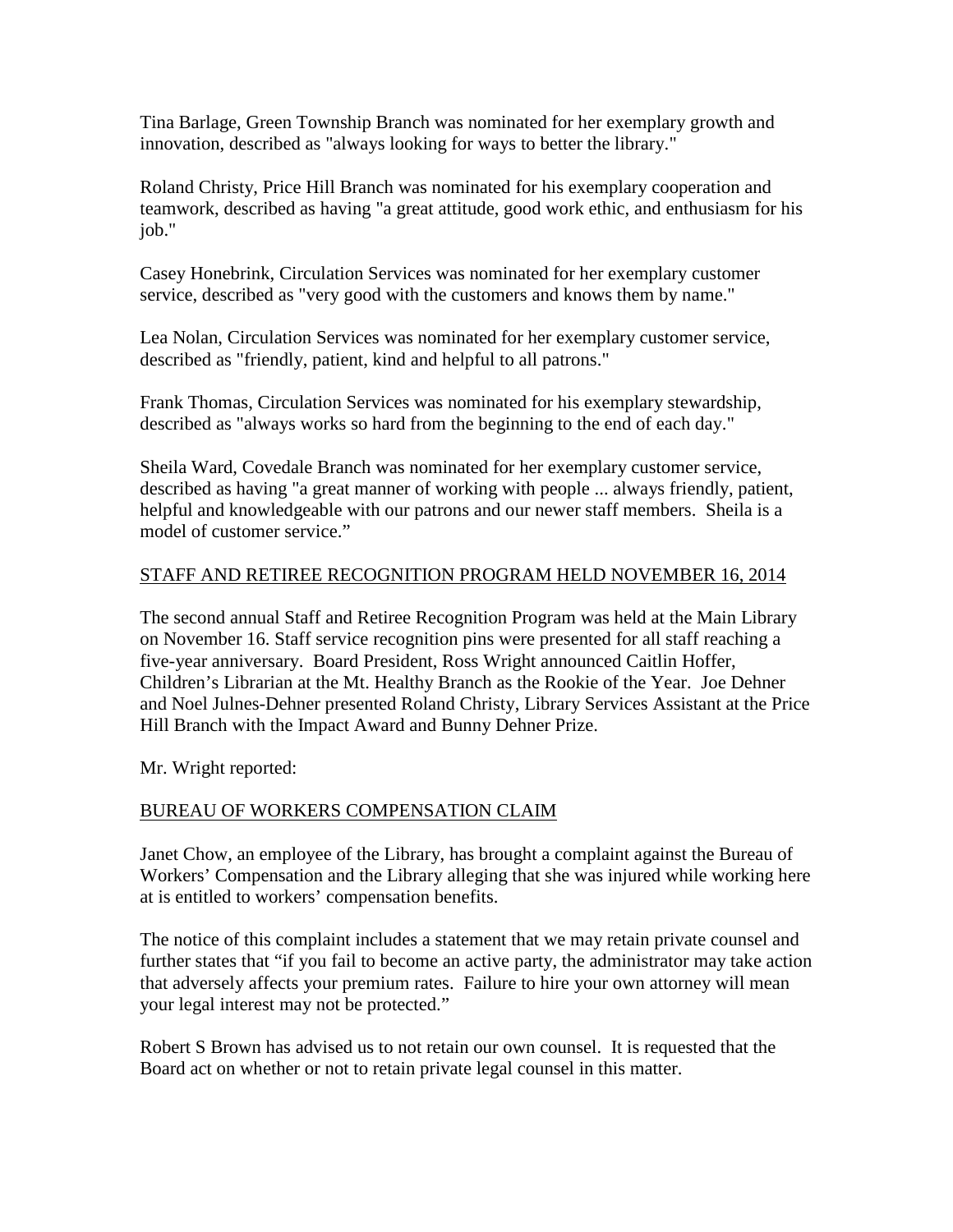Mr. Moran moved that the Board authorize following the direction of Mr. Brown and not retain legal counsel in this matter. Mr. Hendon seconded.

Voting for the motion: Mr. Moran, Mrs. Trauth, Mr. Sittenfeld, Mr. Zaring, Mrs. LaMacchia, Mr. Hendon, and Mr. Wright…7 ayes. The motion carried. **(31-2014)**.

# **LIBRARY OPERATIONS – FACILITIES COMMITTEE REPORT**

Mr. Hendon reported that:

#### REQUEST FOR QUALIFICATIONS

The Library must annually request statements of qualifications from all three types of professional services firms in order to hire an architect, surveyor, or engineer for a project with professional services fees of less than \$50,000.

It is requested that the Board authorize publication of the following notice:

#### Architect, Engineer or Surveyor Services

The Board of Trustees of the Public Library of Cincinnati and Hamilton County may employ an architect, engineer or surveyor in 2015.

Architects, engineers or surveyors interested in being considered should reply with a statement of qualifications no later than Friday, January 9, 2015. Statements of qualification should include information regarding the firm's history; education and experience of owners and key personnel; the technical expertise of the firm's staff for the services provided; previous library projects completed by the firm; the firm's experience and capabilities in cost estimating and construction administration and coordination; and client and contractor references. Proposals should be transmitted to Kimber L. Fender, The Eva Jane Romaine Coombe Director, Third Floor Administrative Offices, Public Library of Cincinnati and Hamilton County, 800 Vine, Street, Cincinnati, Ohio 45202.

# MAIN LIBRARY CAFÉ

Stephen Spyrou, owner of Vertigo Catering is recommended as the new tenant for the Library café space adjacent to the Friends Shop on the mezzanine. Mr. Spyrou has proposed a high-quality selection of reasonably priced sandwiches, soups and salads, in a setting that will expedite service. The lease agreement was recently reviewed by the Prosecutor's Office and Mr. Spyrou has agreed to the terms of the lease. With approval of his tenancy, he plans to open on January 7. Although the lease is for \$600 a month, we are requesting a rent reduction to \$300 a month for the first six months to provide the time needed to establish the business. Library staff has repeatedly asked about the café's re-opening. Attached, Exhibit I, is the lease agreement, without the rent reduction.

# PROJECT UPDATES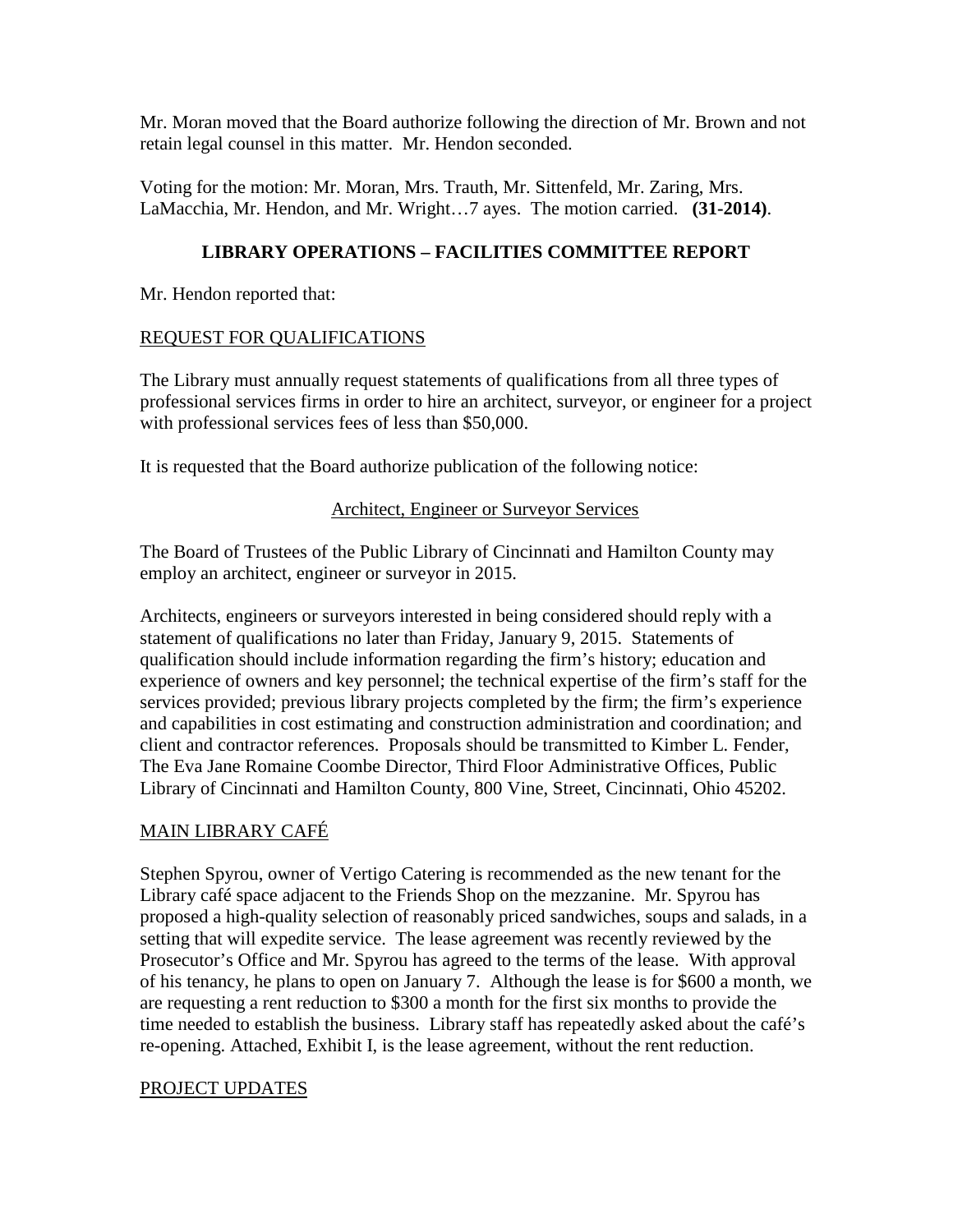#### *Clifton*

The stone on the addition is nearly complete. The Porte Cochere, which is being converted into a reading room, has been walled up and floor joists and decking have been installed. The rough electric and HVAC are nearly complete.

The following change orders have been approved and are submitted for confirmation:

#### Graybach

Change Order No. 8 in the amount of \$4,935.00 to reset and tuck point the keystone above the port cochere; infill the coal chute; infill an attic window and relocate a louver; upgrade the foundation waterproofing; and relocate the BC (HVAC) unit to the second floor storage room.

Change Order No. 9 in the amount of \$7,314.40 to grout between the stone walls of the stair #1 and the steel landings; increase the footer depth of the addition due to soil conditions; and remove the plaster ceiling in the front adult reading room and install a new drywall ceiling.

#### *St. Bernard and Reading*

At Reading, masons are laying brick with approximately 65% of the east wall completed. Roof work is 80% complete and interior framing is 95% complete.

At St. Bernard, the exterior sheathing is nearly complete, and the duct work and interior framing are underway.

The following change orders have been approved and are submitted for confirmation:

#### Graybach

Change Order No. 7 in the amount of \$2,020.69 to remove unforeseen concrete foundation and an abandoned utility structure at St. Bernard.

Change Order No. 8 in the amount of \$8,156.30 to remove geothermal spoils/rubble at Reading, removal of rubble from excavation at Reading and removal of rubble from storm line excavation at Reading.

Change Order No. 2 in the amount of a credit of \$5,394.00 to go from a three part custom paint color to a two part standard paint color on the window mullions at both branches.

#### *Avondale*

All items on the punch list have been completed by Triton Services, Inc.

The following change order has been approved and is submitted for confirmation:

# Triton Services, Inc.

Change order No. 108 in the amount of a credit of \$700.00 to delete Glazing at door 202.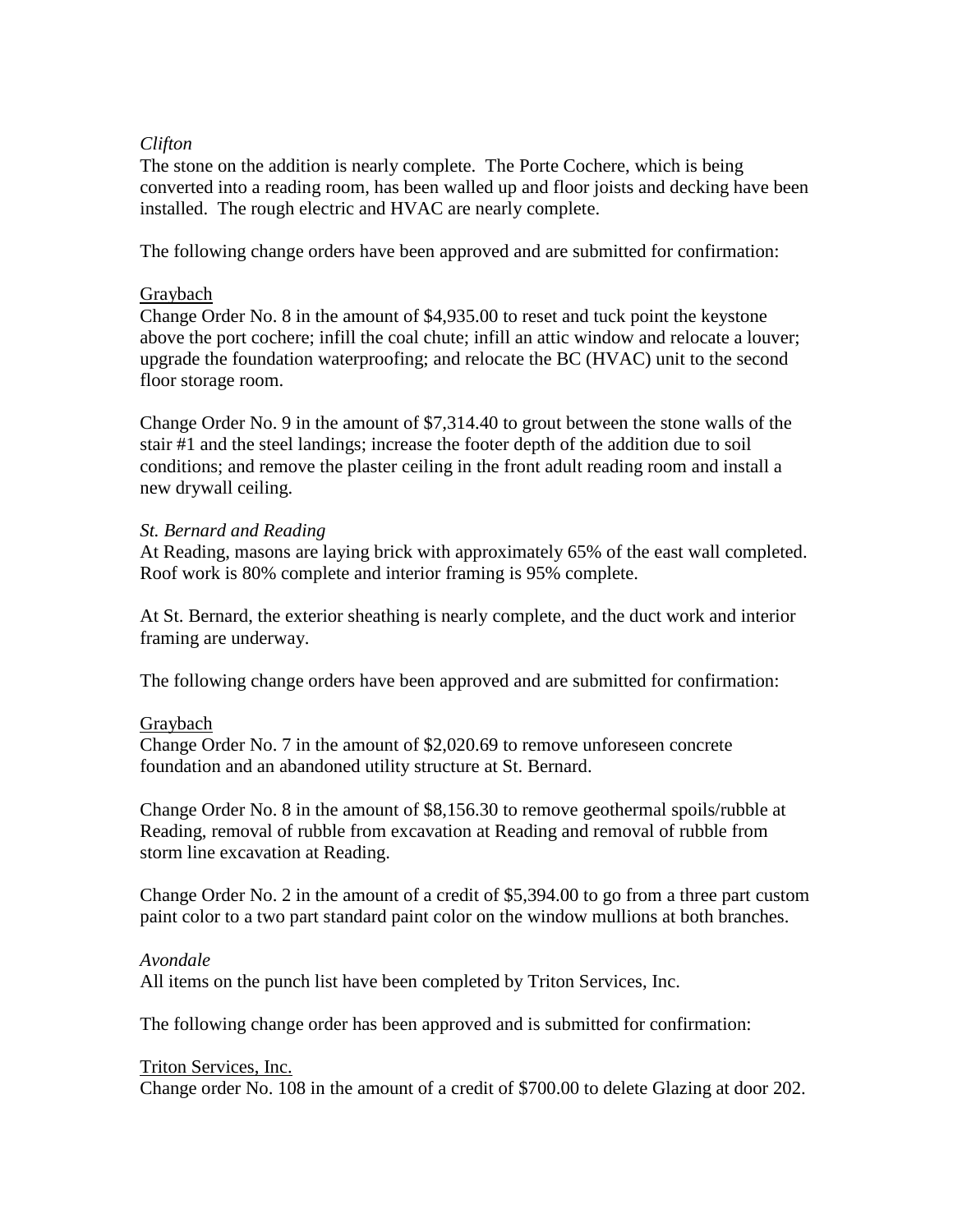#### *Main Library Re-Roofing*

The roof installation has been completed. The contract with Wm. Karmer & Son, Inc. was for \$1,849,500 with a contingency of \$184,950 for a total project budget of \$2,034,450. With the final change orders listed below included, the net cost of the project was \$1,693,103.24, and the entire contingency was returned. The total project costs as a result is \$341,346.24 less than originally budgeted.

The following change orders have been approved and are submitted for confirmation:

#### Wm. Kramer & Sons

Change Order No. 4 in the amount of a credit of \$138,000 for allowances not used related to light weight concrete and blocking.

# COLLEGE HILL BRANCH REPAIR UPDATE

As reported at the October Board meeting, on September 18 a vehicle crashed into the College Hill Branch necessitating extensive repairs. The damaged wall was demolished, and masons laid new interior block and exterior brick. The ceiling has been repaired and carpet is being installed in the children's room. The total cost of the project is \$51,557.62. The Board waived public bidding at the October Regular Meeting allowing the work which did slightly exceed the bid threshold of \$50,000 to be completed without delay. The driver had insurance property liability insurance up to \$25,000. The Library is currently pursuing a claim.

# DUGAN & MEYERS REPORT

As reported previously to the Board, Dugan & Meyers Construction Co., has been conducting an assessment of the current Library-owned facilities that are non ADA compliant. Their estimate to make Madisonville, Price Hill, Walnut Hills, and Norwood (including access to the  $2<sup>nd</sup>$  floor) branches ADA accessible is \$4,762,369. Based on our recent experiences at Avondale and Pleasant Ridge, we believe this estimate is low. Their study also found that it is possible to make the buildings accessible without acquiring additional property. Attached, Exhibit II, are the documents prepared by Dugan & Meyers.

# WESTWOOD HOUSE SALE COMPLETED

After months of delays and re-scheduling, the sale of the house adjacent to the Westwood branch, originally purchased to expand parking at the branch, was completed on October 24. The sale netted \$33,714.26. The sale was approved by the Board at the June Regular meeting for \$35,000. The property was last appraised at \$40,000.

Mr. Hendon moved that the Board approve the report as filed. Mr. Moran seconded.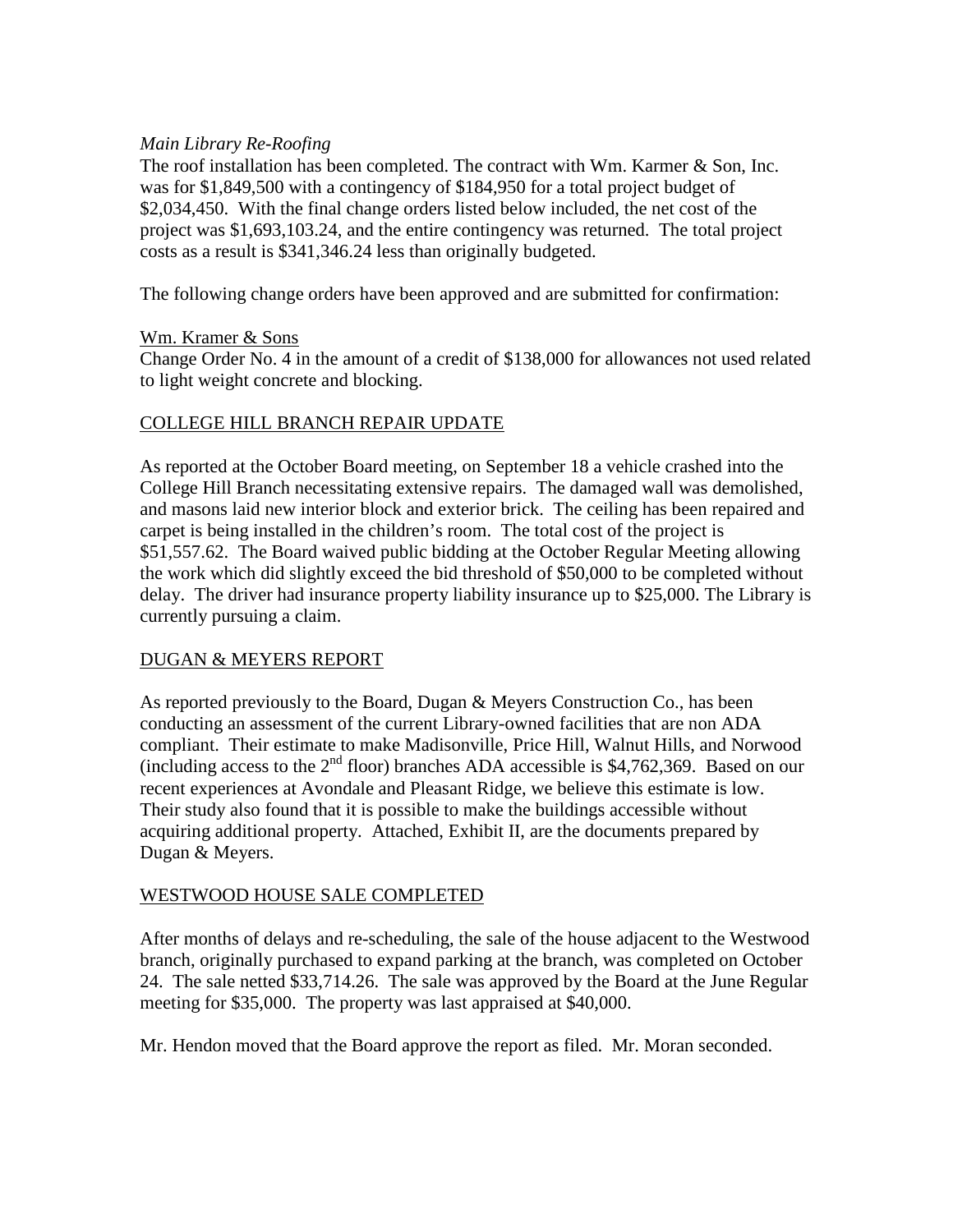Voting for the motion: Mr. Moran, Mrs. Trauth, Mr. Sittenfeld, Mr. Zaring, Mrs. LaMacchia, Mr. Hendon, and Mr. Wright…7 ayes. The motion carried. **(32-2014)**.

# *CONSENT AGENDA ITEMS*

Mr. Wright presented the following items for approval:

- Minutes of the Regular Meeting held October 14, 2014.
- Investment Report (summary of invested balances) as of October, 2014 and November, 2014.

#### **Investment Report**

|                                           | Amount          | Amount<br>11/30/2014 |  |
|-------------------------------------------|-----------------|----------------------|--|
|                                           | 10/31/2014      |                      |  |
|                                           |                 |                      |  |
| <b>Operating Account</b>                  |                 |                      |  |
| General Fund                              | \$16,700,229.85 | \$13,909,904.30      |  |
| Insurance/Indemnification                 | 230,000.00      | 230,000.00           |  |
| Special Revenue Funds                     | 372,856.30      | 374,204.44           |  |
| Building and Repair                       | 6,742,614.00    | 8,629,115.39         |  |
| <b>Permanent Trust Funds</b>              | 1,552,146.29    | 1,579,502.91         |  |
|                                           | \$25,597,846.44 | \$24,722,727.04      |  |
| <b>STAR Ohio</b>                          |                 |                      |  |
| Building and Repair                       | 1,046,911.68    | 1,046,954.20         |  |
| <b>Managed Investments (Trust Funds):</b> |                 |                      |  |
| <b>Permanent Trust Funds</b>              | \$6,733,132.00  | \$6,733,132.00       |  |
| <b>GRAND TOTAL</b>                        | \$33,377,890.12 | \$32,502,813.24      |  |

- Monthly Financial Reports for the periods ending October, 2014 and November, 2014.
- Personnel Change Report reflects changes through November 22, 2014.

| <b>Action</b> | Agency                     | <b>Position Title</b>                       | <b>FTE</b> | <b>Employee Name</b>   | <b>Effective</b><br>Date |
|---------------|----------------------------|---------------------------------------------|------------|------------------------|--------------------------|
| APPOINTMENT   | <b>AVONDALE BRANCH</b>     | <b>HOMEWORK HELP AIDE</b>                   | 0.30       | ANDERSON, SAUNTA       | 10/12/2014               |
| APPOINTMENT   | <b>BLUE ASH BRANCH</b>     | <b>STUDENT SHELVER</b>                      | 0.30       | ABNEY, DEVON           | 10/26/2014               |
| APPOINTMENT   | <b>BLUE ASH BRANCH</b>     | <b>STUDENT SHELVER</b>                      | 0.30       | <b>BEAUCAGE, MARIA</b> | 10/26/2014               |
| APPOINTMENT   | <b>BLUE ASH BRANCH</b>     | <b>STUDENT SHELVER</b>                      | 0.30       | ZYLKA, RACHEL          | 10/26/2014               |
| APPOINTMENT   | <b>BOND HILL BRANCH</b>    | <b>HOMEWORK HELP AIDE</b>                   | 0.30       | TAYLOR, MADISON        | 11/09/2014               |
| APPOINTMENT   | <b>CHEVIOT BRANCH</b>      | <b>STUDENT SHELVER</b>                      | 0.30       | SHERLOCK, EMILY        | 11/09/2014               |
| APPOINTMENT   | <b>COLLEGE HILL BRANCH</b> | <b>HOMEWORK HELP AIDE</b>                   | 0.30       | CORBIN, ADAM           | 09/28/2014               |
| APPOINTMENT   | <b>COLLEGE HILL BRANCH</b> | <b>LIBRARY SERVICES</b><br><b>ASSISTANT</b> | 0.50       | <b>GEERS, MARY</b>     | 10/26/2014               |
| APPOINTMENT   | <b>CORRYVILLE BRANCH</b>   | <b>HOMEWORK HELP AIDE</b>                   | 0.30       | SAIA, CAITLIN          | 09/28/2014               |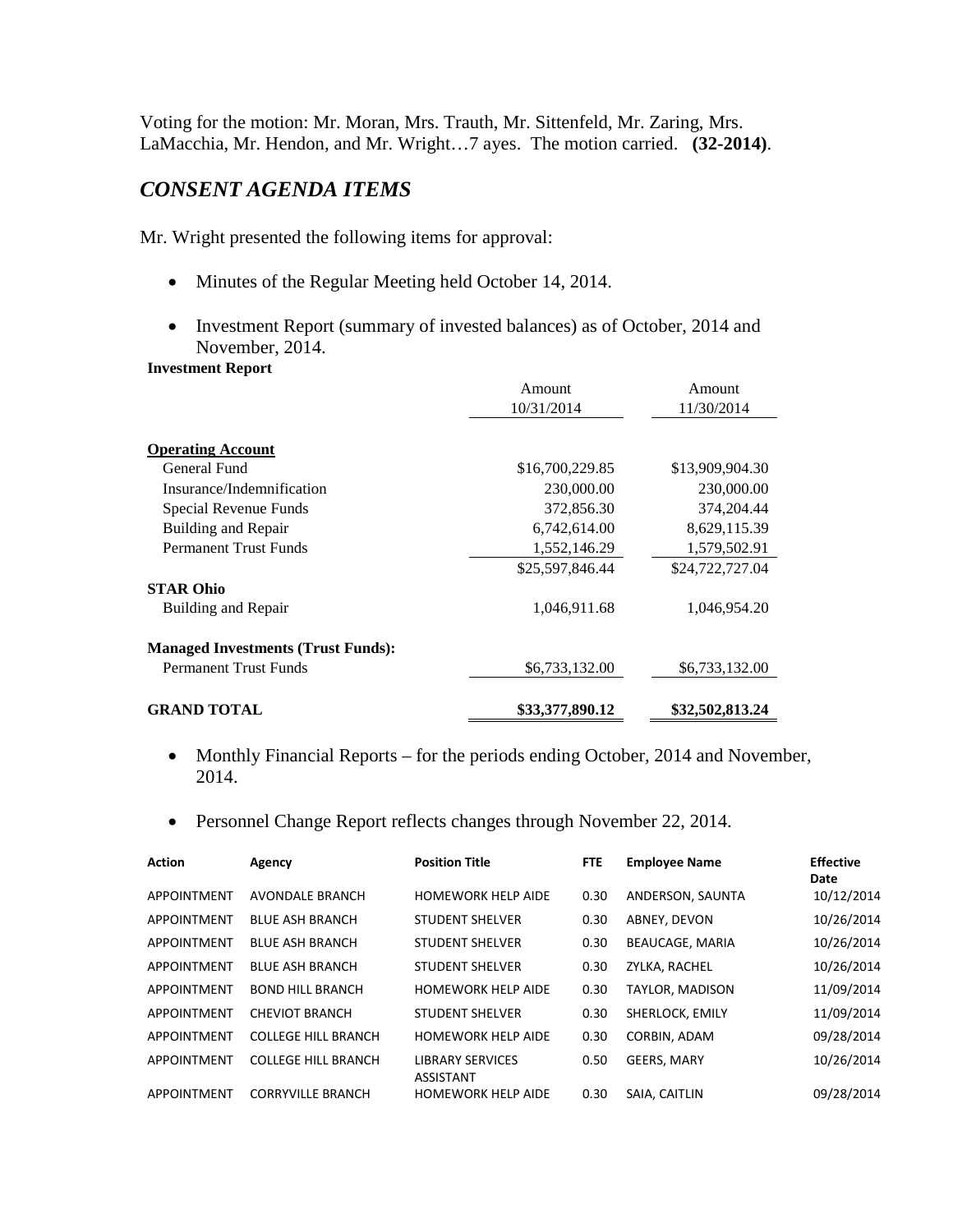| <b>APPOINTMENT</b> | <b>COVEDALE BRANCH</b>                         | <b>STUDENT SHELVER</b>                  | 0.30 | CAPAL, MORGAN            | 11/09/2014 |
|--------------------|------------------------------------------------|-----------------------------------------|------|--------------------------|------------|
| APPOINTMENT        | <b>CUSTODIAL SERVICES</b>                      | <b>CUSTODIAN</b>                        | 0.50 | NAPIER, LANDY            | 10/26/2014 |
| APPOINTMENT        | DEER PARK BRANCH                               | <b>STUDENT SHELVER</b>                  | 0.30 | BRUMMETT, SAMANTHA       | 10/26/2014 |
| APPOINTMENT        | <b>DIRECTOR'S OFFICE</b>                       | ADMIN ASS'T - EX DIR                    | 1.00 | AGHOTTE, RACHEL          | 10/12/2014 |
| <b>APPOINTMENT</b> | <b>FOREST PARK BRANCH</b>                      | CHILDREN'S LIBRARIAN                    | 1.00 | SAROFF, KRISTYN          | 11/09/2014 |
| APPOINTMENT        | <b>GENEALOGY &amp; LOCAL</b><br><b>HISTORY</b> | SENIOR LIBRARY SERVICES<br>ASST         | 0.50 | SARGENT-COUCH, APRIL     | 09/28/2014 |
| APPOINTMENT        | <b>HARRISON BRANCH</b>                         | <b>STUDENT SHELVER</b>                  | 0.30 | ALEXANDER, THERESE       | 10/26/2014 |
| APPOINTMENT        | <b>HARRISON BRANCH</b>                         | <b>STUDENT SHELVER</b>                  | 0.30 | REEVES, SAVANAH          | 10/26/2014 |
| APPOINTMENT        | <b>HYDE PARK BRANCH</b>                        | <b>STUDENT SHELVER</b>                  | 0.30 | BERLAGE, EMMA            | 10/12/2014 |
| APPOINTMENT        | <b>INFORMATION &amp;</b><br>REFERENCE DEPT     | <b>STUDENT SHELVER</b>                  | 0.30 | RUDD, JESSICA            | 10/12/2014 |
| APPOINTMENT        | LOVELAND BRANCH                                | <b>STUDENT SHELVER</b>                  | 0.30 | JOHNSON, MADISON         | 09/28/2014 |
| APPOINTMENT        | LOVELAND BRANCH                                | <b>STUDENT SHELVER</b>                  | 0.30 | <b>TERRIER, MAILYS</b>   | 10/12/2014 |
| <b>APPOINTMENT</b> | <b>MADEIRA BRANCH</b>                          | <b>STUDENT SHELVER</b>                  | 0.30 | KOLLMANN, EMILY          | 10/12/2014 |
| APPOINTMENT        | <b>MADEIRA BRANCH</b>                          | <b>STUDENT SHELVER</b>                  | 0.30 | RADER, KRISTINA          | 10/12/2014 |
| APPOINTMENT        | <b>MARKETING</b>                               | <b>MARKETING TEAM</b><br><b>MANAGER</b> | 1.00 | RICE, CHRISTOPHER        | 11/09/2014 |
| APPOINTMENT        | <b>MONFORT HEIGHTS</b><br><b>BRANCH</b>        | <b>STUDENT SHELVER</b>                  | 0.30 | COFFARO, ALYSSA          | 09/28/2014 |
| APPOINTMENT        | <b>MONFORT HEIGHTS</b><br><b>BRANCH</b>        | <b>STUDENT SHELVER</b>                  | 0.30 | RUPP, CHLOE              | 10/26/2014 |
| APPOINTMENT        | <b>NORTH CENTRAL</b><br><b>BRANCH</b>          | <b>STUDENT SHELVER</b>                  | 0.30 | KING, ERIN               | 09/28/2014 |
| APPOINTMENT        | NORWOOD BRANCH                                 | <b>STUDENT SHELVER</b>                  | 0.30 | WILLIAMS, JOELLE         | 11/09/2014 |
| APPOINTMENT        | SHARONVILLE BRANCH                             | <b>LIBRARY SERVICES</b><br>ASSISTANT    | 0.50 | LORTIE, JOHN             | 10/26/2014 |
| APPOINTMENT        | SHARONVILLE BRANCH                             | <b>LIBRARY SERVICES</b><br>ASSISTANT    | 0.60 | HENRY, CHRISTINE         | 11/09/2014 |
| APPOINTMENT        | SHARONVILLE BRANCH                             | <b>LIBRARY SERVICES</b><br>ASSISTANT    | 0.60 | KIER, VICTORIA           | 09/28/2014 |
| APPOINTMENT        | <b>SYMMES TOWNSHIP</b><br><b>BRANCH</b>        | <b>STUDENT SHELVER</b>                  | 0.30 | BOUAJRAM, SAM            | 09/28/2014 |
| APPOINTMENT        | <b>SYMMES TOWNSHIP</b><br><b>BRANCH</b>        | <b>STUDENT SHELVER</b>                  | 0.30 | PHILLIPS, ANDREW         | 09/28/2014 |
| APPOINTMENT        | SYMMES TOWNSHIP<br><b>BRANCH</b>               | <b>STUDENT SHELVER</b>                  | 0.30 | <b>TUCHFARBER, RILEY</b> | 09/28/2014 |
| <b>APPOINTMENT</b> | <b>SYMMES TOWNSHIP</b><br><b>BRANCH</b>        | LIBRARY SERVICES<br><b>ASSISTANT</b>    | 0.50 | JAYNES, RACHEL           | 10/26/2014 |
| APPOINTMENT        | <b>SYMMES TOWNSHIP</b><br><b>BRANCH</b>        | LIBRARY SERVICES<br>ASSISTANT           | 0.50 | KIM, HANNAH              | 10/26/2014 |
| APPOINTMENT        | WALNUT HILLS BRANCH                            | LIBRARY SERVICES<br>ASSISTANT           | 0.50 | PARKS, KELONI            | 09/28/2014 |
| APPOINTMENT        | <b>WYOMING BRANCH</b>                          | <b>STUDENT SHELVER</b>                  | 0.30 | <b>BONNER, MATTHEW</b>   | 09/28/2014 |
| APPOINTMENT        | <b>WYOMING BRANCH</b>                          | LIBRARY SERVICES<br>ASSISTANT           | 0.50 | OAKES, QUENTON           | 09/28/2014 |
| APPOINTMENT        | AVONDALE BRANCH                                | LIBRARY SERVICES<br>ASSISTANT           | 0.50 | ROSE, SARAH J.           | 09/28/2014 |
| CHANGE             | SHARONVILLE BRANCH                             | <b>LIBRARY SERVICES</b><br>ASSISTANT    | 0.60 | SHAW, JENNIFER           | 09/28/2014 |
| <b>CHANGE</b>      | SHARONVILLE BRANCH                             | LIBRARY SERVICES<br>ASSISTANT           | 0.60 | WALTON, GARY L           | 10/12/2014 |
| CHANGE             | <b>SORTING &amp; MATERIALS</b>                 | PAGE                                    | 1.00 | FIGUEIRINHAS, CATARINA   | 10/26/2014 |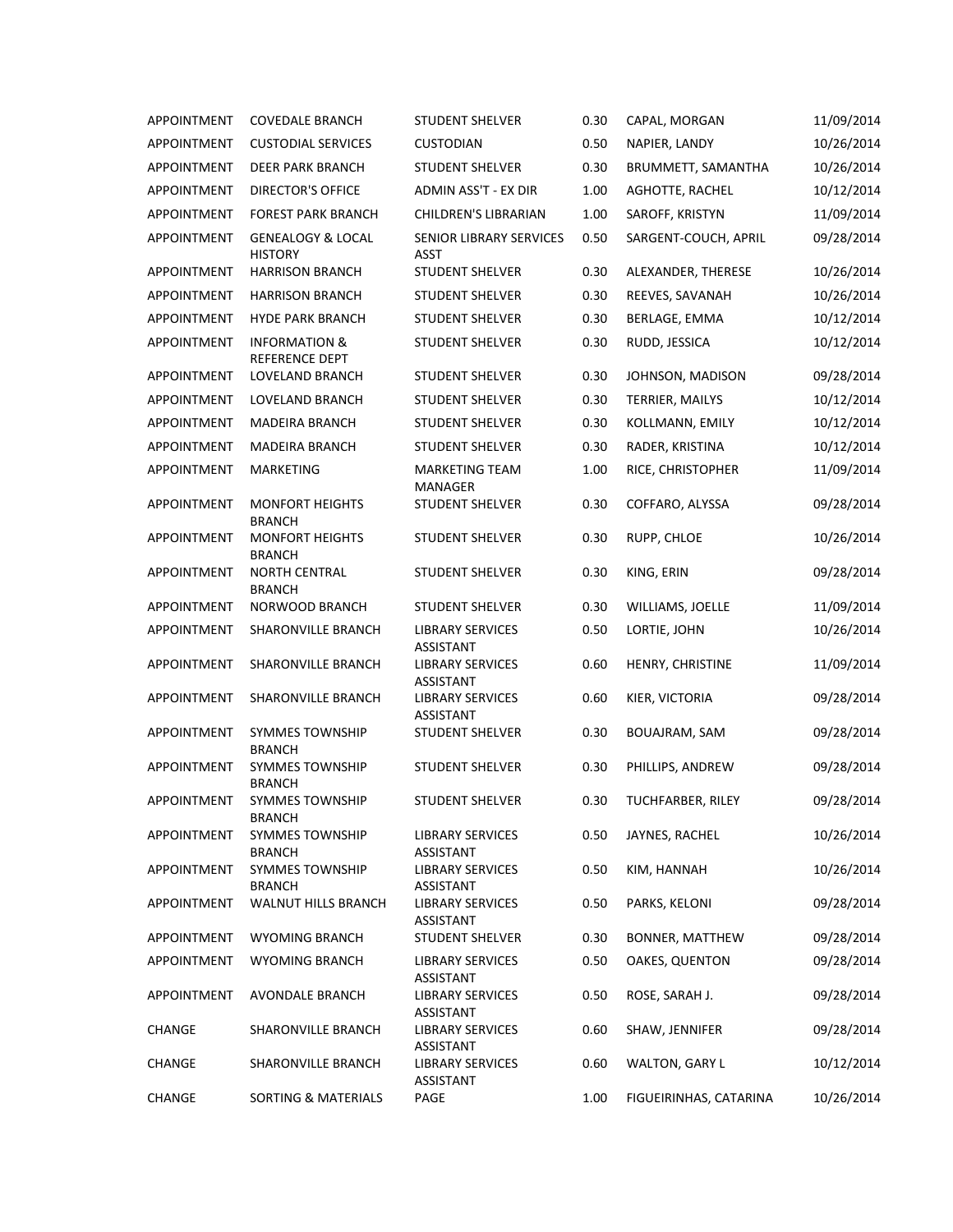|                  | RETRIEVAL                                         |                                            |      |                          |            |
|------------------|---------------------------------------------------|--------------------------------------------|------|--------------------------|------------|
| <b>CHANGE</b>    | SORTING & MATERIALS<br>RETRIEVAL                  | PAGE                                       | 1.00 | STEGALL, LUCAS           | 09/28/2014 |
| <b>CHANGE</b>    | <b>SYMMES TOWNSHIP</b><br><b>BRANCH</b>           | LIBRARY SERVICES<br>ASSISTANT              | 0.60 | MOORE, LESLIE            | 09/28/2014 |
| CHANGE           | <b>ANDERSON BRANCH</b>                            | <b>TEEN LIBRARIAN</b>                      | 1.00 | CHUMBLEY, LESLEIGH R.    | 11/09/2014 |
| <b>CHANGE</b>    | <b>CORRYVILLE BRANCH</b>                          | BRANCH MANAGER                             | 1.00 | WEDIG, BRADLEY J.        | 10/12/2014 |
| CHANGE           | INFORMATION &<br>REFERENCE DEPT                   | SHELVER                                    | 0.50 | BARNEY, JADA A           | 10/26/2014 |
| <b>CHANGE</b>    | <b>COMMUNICATION &amp;</b><br><b>NETWORK SRV</b>  | COMM & NETWORK SRV<br>MANAGER              | 1.00 | LANE JR, BILLY R         | 11/09/2014 |
| <b>CHANGE</b>    | <b>HUMAN RESOURCES</b>                            | <b>BENEFITS COORDINATOR</b>                | 1.00 | SMITH, NICHELLE M.       | 11/09/2014 |
| <b>DEPARTURE</b> | <b>CHILDREN'S LEARNING</b><br><b>CENTER</b>       | <b>STUDENT SHELVER</b>                     | 0.30 | GOLAND, KATHERINE A.     | 11/05/2014 |
| <b>DEPARTURE</b> | <b>CIRCULATION SERVICES</b>                       | LIBRARY SERVICES<br>ASSISTANT              | 0.50 | STEWART, KAROLYN         | 10/24/2014 |
| <b>DEPARTURE</b> | <b>CIRCULATION SERVICES</b>                       | <b>LIBRARY SERVICES</b><br>ASSISTANT       | 0.60 | CULVER, JUSTIN D.        | 11/07/2014 |
| DEPARTURE        | <b>GENEALOGY &amp; LOCAL</b><br><b>HISTORY</b>    | SENIOR LIBRARY SERVICES<br><b>ASST</b>     | 0.50 | SARGENT-COUCH, APRIL     | 11/08/2014 |
| DEPARTURE        | <b>INFORMATION &amp;</b><br>REFERENCE DEPT        | SHELVER                                    | 0.50 | MINDRUM, CARMELISA       | 09/30/2014 |
| <b>DEPARTURE</b> | <b>MADEIRA BRANCH</b>                             | <b>STUDENT SHELVER</b>                     | 0.30 | <b>WILLIS, BRANDON L</b> | 10/03/2014 |
| <b>DEPARTURE</b> | <b>OAKLEY BRANCH</b>                              | <b>STUDENT SHELVER</b>                     | 0.30 | HUBER, EVAN M            | 11/05/2014 |
| <b>DEPARTURE</b> | SORTING & MATERIALS<br>RETRIEVAL                  | PAGE                                       | 0.50 | ODER, SAMUEL             | 11/22/2014 |
| DEPARTURE        | <b>VIRTUAL INFORMATION</b><br><b>CENTER</b>       | <b>LIBRARY SERVICES</b><br>ASSISTANT       | 0.50 | ENGELKAMP, JOSEPH W      | 11/14/2014 |
| <b>DEPARTURE</b> | ANDERSON BRANCH                                   | <b>TEEN LIBRARIAN</b>                      | 1.00 | CONWAY, ANN B            | 10/31/2014 |
| <b>DEPARTURE</b> | <b>COLLEGE HILL BRANCH</b>                        | <b>BRANCH MANAGER</b>                      | 1.00 | SMITH, ARNICE            | 09/30/2014 |
| <b>DEPARTURE</b> | <b>COMMUNICATION &amp;</b><br><b>NETWORK SRV</b>  | COMM & NETWORK SRV<br>MANAGER              | 1.00 | KNAPP, JAMES J           | 10/31/2014 |
| <b>DEPARTURE</b> | <b>EDUCATION &amp;</b><br><b>HOMEWORK SUPPORT</b> | SENIOR LIBRARY SERVICES<br><b>ASST</b>     | 1.00 | SCHMITT, LYNETTE M.      | 10/25/2014 |
| <b>DEPARTURE</b> | <b>MAINTENANCE SERVICES</b>                       | MAINTENANCE<br><b>MECHANIC</b>             | 1.00 | ABNER, RANDALL           | 10/31/2014 |
| <b>DEPARTURE</b> | <b>NORTH CENTRAL</b><br><b>BRANCH</b>             | <b>LIBRARY SERVICES</b><br>SPECIALIST      | 1.00 | HOLT, KATHLEEN A         | 09/30/2014 |
| <b>DEPARTURE</b> | SHARONVILLE BRANCH                                | <b>LIBRARY SERVICES</b><br>ASSISTANT       | 0.60 | BURNS, MARTHA P.         | 10/31/2014 |
| DEPARTURE        | SYMMES TOWNSHIP<br><b>BRANCH</b>                  | SENIOR CHILDREN'S<br>LIBRARIAN             | 1.00 | IMHOLT, TERESA M         | 10/31/2014 |
| DEPARTURE        | MARKETING                                         | MARKETING STRATEGIST                       | 1.00 | FOSTER HUDSON, MAELYNN   | 11/18/2014 |
| DEPARTURE        | <b>GREENHILLS BRANCH</b>                          | SENIOR LIBRARY SERVICES<br>ASST            | 1.00 | KERCHEVAL, MELINDA A.    | 11/21/2014 |
| <b>PROMOTION</b> | <b>COLLEGE HILL BRANCH</b>                        | <b>BRANCH MANAGER</b>                      | 1.00 | CASTLEBERRY, TRAVIS S    | 10/12/2014 |
| <b>PROMOTION</b> | <b>COMPUTER SERVICES</b>                          | <b>COMPUTER SERVICES</b><br>MANAGER        | 1.00 | LEHMAN, IAN J            | 11/09/2014 |
| <b>PROMOTION</b> | <b>COVEDALE BRANCH</b>                            | SENIOR LIBRARY SERVICES<br>ASST            | 1.00 | WARD, SHEILA M.          | 10/26/2014 |
| <b>PROMOTION</b> | EDUCATION &<br><b>HOMEWORK SUPPORT</b>            | <b>EDUC &amp; HOMEWORK</b><br>SUPPORT ASST | 0.60 | JONES, RONISHA R.        | 11/09/2014 |
| <b>PROMOTION</b> | <b>GREEN TOWNSHIP</b><br><b>BRANCH</b>            | LIBRARY SERVICES<br>ASSISTANT              | 0.50 | REED, JESSICA            | 10/12/2014 |